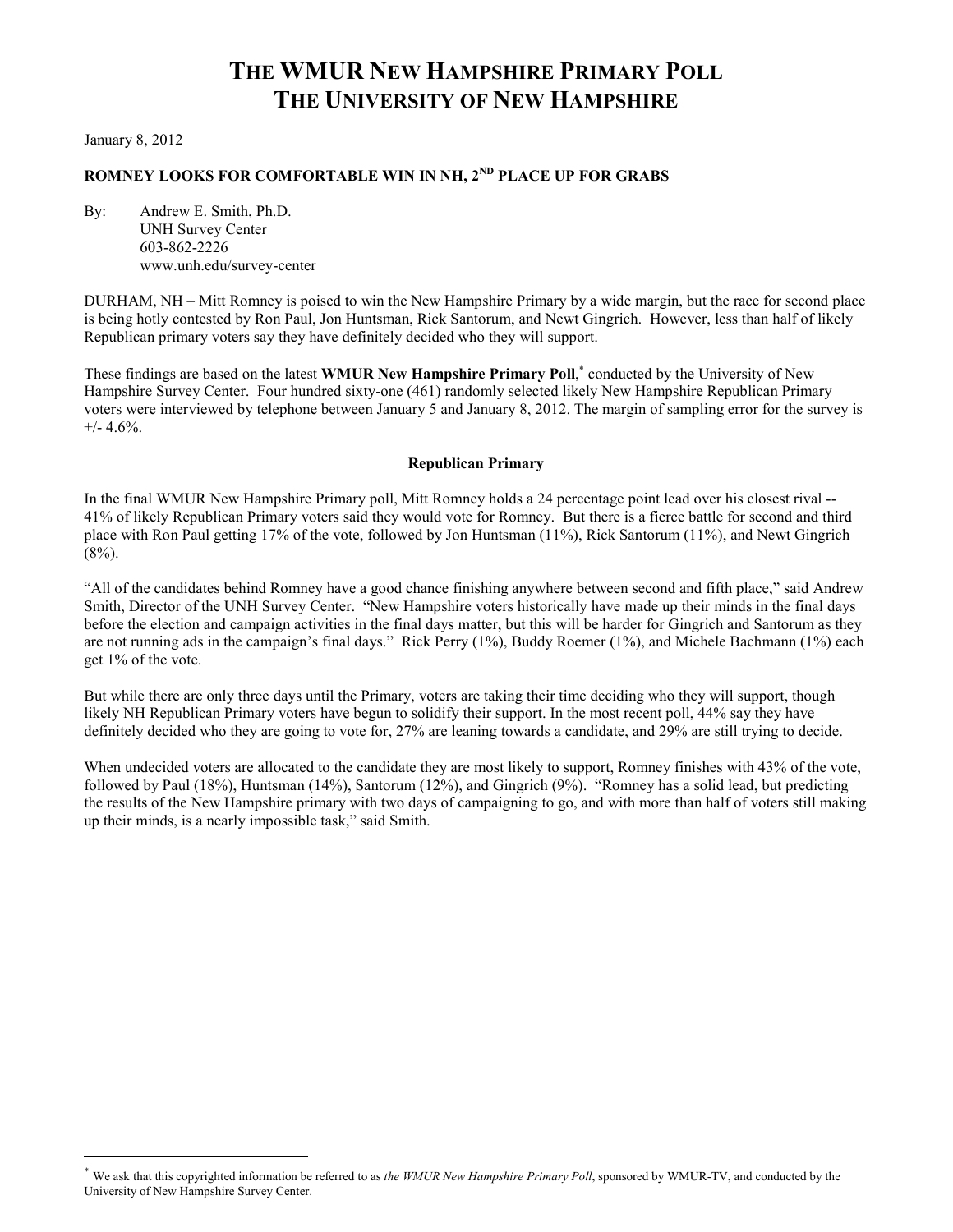

#### **Shape of the Electorate**

New Hampshire has a "semi-closed" primary in which registered Republicans can only vote in the Republican Primary while people who are registered Undeclared, commonly referred to as "Independents," can choose which primary they wish to vote in. While the bulk of the primary electorate is made up of registered Republicans (57%), the remainder consists of undeclared voters who self-identify as Republicans (20%), undeclared voters who say they are completely independent of either party (13%), and undeclared voters who self-identify as Democrats (10%).





Among Registered Republicans, Romney leads with 48%, followed by Paul (14%), and Santorum (14%). Among those undeclared voters who identify as Republicans, Romney leads with 44%, followed by Paul (17%), and Santorum (11%). Paul does best among Undeclared voters who identify as independents with 30%, followed by Huntsman (24%), and Romney (24%). And among Undeclared voters who identify as Democrats, Huntsman does best with 39%, followed by Romney (23%), and Paul (16%).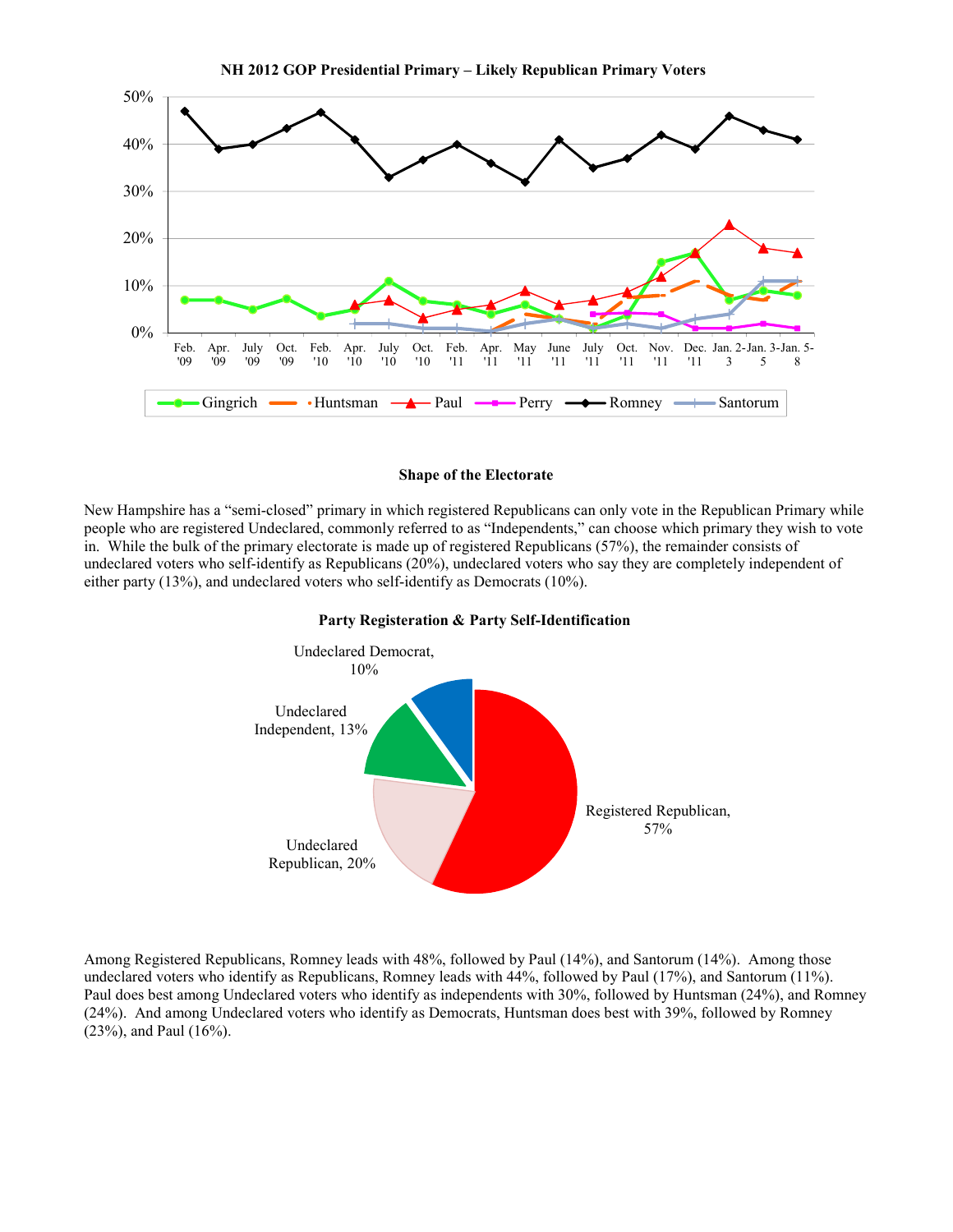### **Expected To Win NH Primary**

Romney has been doing his best to build a sense of inevitability in winning the nomination by focusing on President Obama and not his fellow Republicans, and voters seem to recognize this. Currently, three-quarters of likely Republican primary voters (78%) think Romney will win the New Hampshire Primary, 5% think Paul will win, 2% think Santorum will win, 2% think Huntsman will win, and 1% think Gingrich will win. Most Romney supporters (95%) think he will win, but so do 74% of Gingrich supporters, 76% of Huntsman supporters, 65% of Santorum supporters, and 53% of Paul supporters.



**Who Will Win NH?** 

#### **Best Chance To Beat Obama**

Another indicator of a candidate's strength in a primary election is how well they are expected to do against the other party's nominee. When asked which candidate has the best chance of defeating President Obama in November, 55% of likely Republican Primary voters name Romney, followed by Gingrich (6%), Paul (6%), Santorum (5%), and Huntsman (4%).



#### **Who Has The Best Chance To Beat Barack Obama?**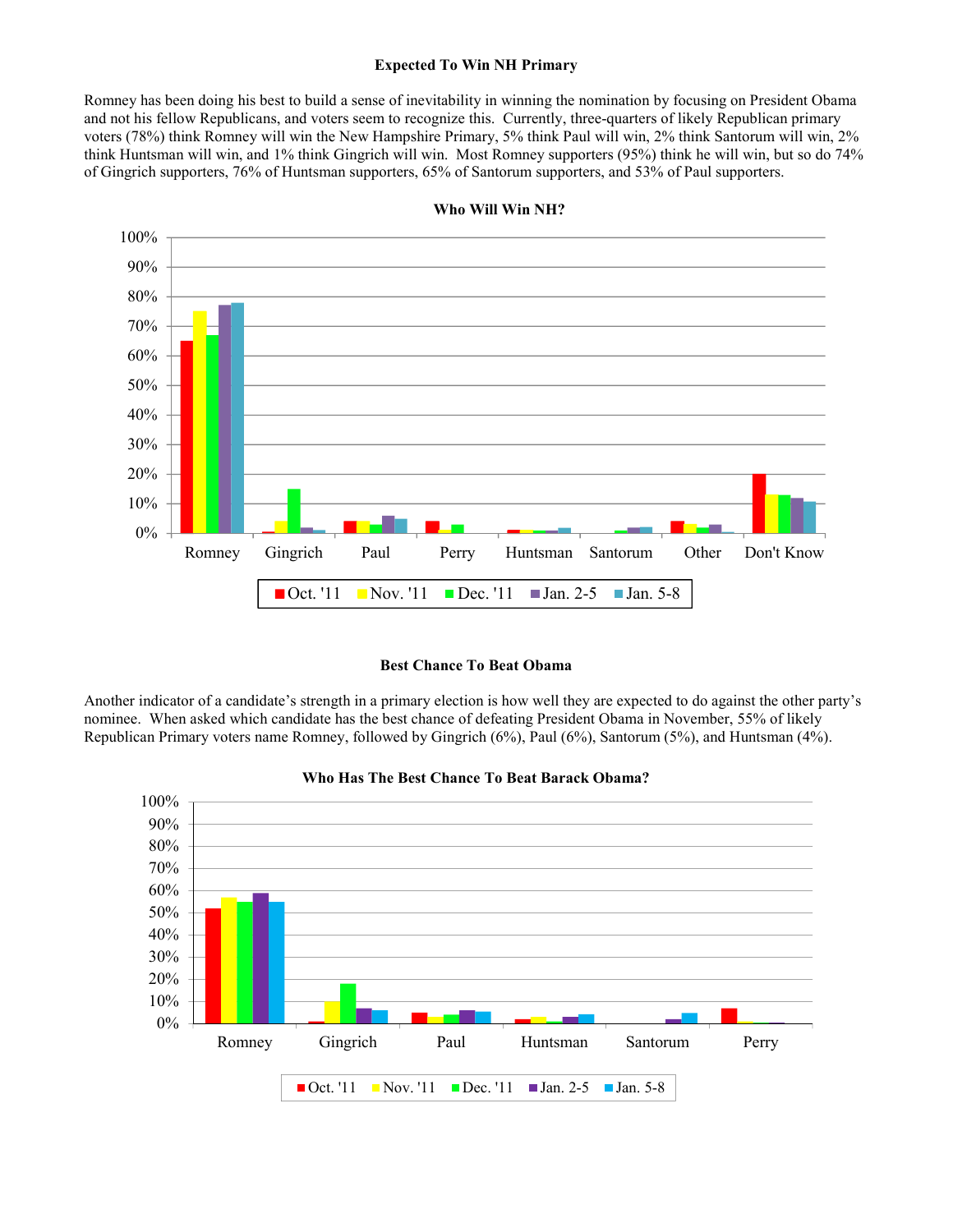## **Candidate Characteristics**

Likely New Hampshire Republican Primary voters were asked which of the characteristics of the candidates was most important to them when deciding who to support. Currently, 43% said that the candidates' position on issues was most important, followed by their leadership skills (27%), and their ability to defeat President Obama in the November general election (19%), while 10% cited some other characteristic and 1% did not know.



## **Importance of Candidate Characteristics**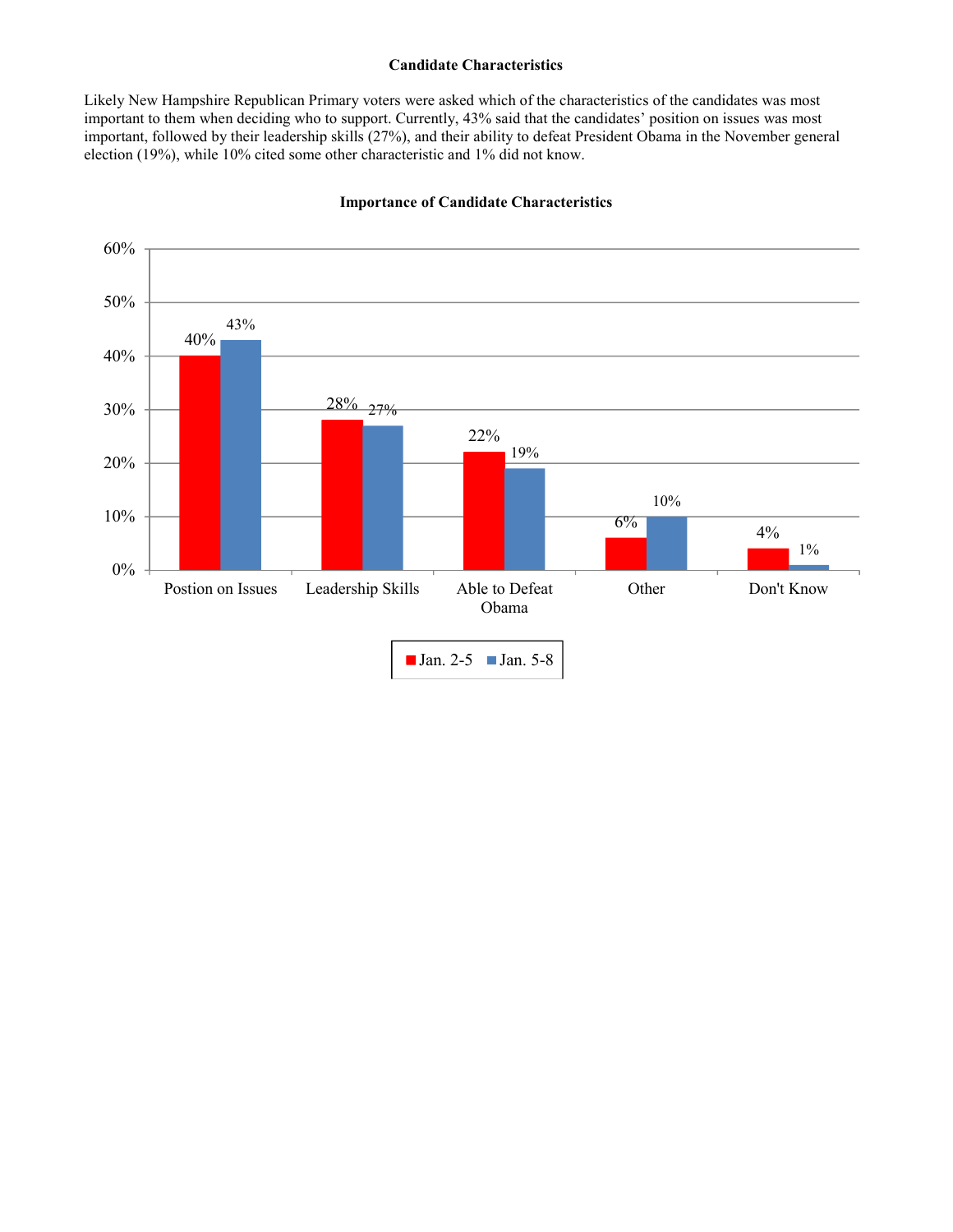#### **Granite State Poll Methodology**

These findings are based on the latest WMUR New Hampshire Primary Poll, conducted by the University of New Hampshire Survey Center. Four hundred sixty-one (461) randomly selected likely New Hampshire Republican Primary voters were interviewed by telephone between January 5 and January 8, 2012. The margin of sampling error for the survey is +/- 4.6%.

The data have been weighted to adjust for numbers of adults and telephone lines within households, respondent sex, and region of the state. In addition to potential sampling error, all surveys have other potential sources of non-sampling error including question order effects, question wording effects, and non-response.

## **Interest in 2012 NH Primary (Likely GOP Voters)**

|                 | <b>Extremely</b><br><b>Interested</b> | <b>Very</b><br><b>Interested</b> | Somewhat<br><b>Interested</b> | <b>Not Very</b><br><b>Interested</b> | $(N=)$ |
|-----------------|---------------------------------------|----------------------------------|-------------------------------|--------------------------------------|--------|
| Jan. 5-8 '12    | 46%                                   | 44%                              | 10%                           | 3%                                   | (459)  |
| Jan. $2-5$ '12  | 43%                                   | 41%                              | 15%                           | $1\%$                                | (630)  |
| Dec. '11        | 43%                                   | 37%                              | 15%                           | $4\%$                                | (541)  |
| <b>Nov.</b> '11 | 46%                                   | 36%                              | 15%                           | $2\%$                                | (413)  |
| Oct. '11        | 52%                                   | 34%                              | 13%                           | $1\%$                                | (348)  |
| July '11        | 42%                                   | 40%                              | 12%                           | 6%                                   | (357)  |
| June '11        | 49%                                   | 35%                              | 13%                           | 3%                                   | (424)  |
| May '11         | 42%                                   | 32%                              | 23%                           | $4\%$                                | (351)  |
| Apr. '11        | 52%                                   | 34%                              | 11%                           | 4%                                   | (418)  |
| Feb. '11        | 45%                                   | 32%                              | 17%                           | 6%                                   | (243)  |
| Oct. '10        | 58%                                   | 30%                              | 8%                            | $4\%$                                | (227)  |
| July '10        | 61%                                   | 24%                              | 11%                           | $4\%$                                | (211)  |
| Apr. '10        | 56%                                   | 34%                              | 8%                            | $2\%$                                | (227)  |
| Feb. '10        | 47%                                   | 37%                              | 12%                           | 3%                                   | (201)  |
| Oct. '09        | 52%                                   | 35%                              | 10%                           | 5%                                   | (202)  |
| Jun. '09        | 43%                                   | 34%                              | 11%                           | 11%                                  | (236)  |
| Apr. '09        | 42%                                   | 28%                              | 17%                           | 14%                                  | (193)  |
| Feb. '09        | 29%                                   | 34%                              | 19%                           | 19%                                  | (218)  |

## **Decided Who to Vote for in 2012 GOP Primary?**  (Likely 2012 NH GOP Primary Voters)

"Have you definitely decided who you will vote for in the New Hampshire primary … are you leaning toward someone … or have you considered some candidates but are still trying to decide?"

|                 | Def. Decided | <b>Leaning Toward</b> | <b>Still Trying</b> |        |
|-----------------|--------------|-----------------------|---------------------|--------|
|                 | <b>Vote</b>  | <b>Someone</b>        | <b>To Decide</b>    | $(N=)$ |
| Jan. 5-8 '12    | 44%          | 27%                   | 29%                 | (460)  |
| Jan. 2-5 '12    | 37%          | 26%                   | 37%                 | (631)  |
| Dec. '11        | 26%          | 28%                   | 46%                 | (543)  |
| <b>Nov.</b> '11 | 16%          | 24%                   | 59%                 | (413)  |
| Oct. '11        | 11%          | 21%                   | 68%                 | (348)  |
| July '11        | 8%           | 17%                   | 75%                 | (352)  |
| June '11        | 8%           | 16%                   | 76%                 | (423)  |
| May $`11$       | 4%           | 9%                    | 87%                 | (350)  |
| Apr. '11        | 5%           | 16%                   | 79%                 | (416)  |
| Feb. '11        | 7%           | 15%                   | 78%                 | (345)  |
| Oct. '10        | 15%          | 12%                   | 73%                 | (224)  |
| July '10        | 7%           | 15%                   | 77%                 | (208)  |
| Apr. '10        | 9%           | 7%                    | 85%                 | (223)  |
| <b>Feb.</b> '10 | 7%           | 9%                    | 83%                 | (197)  |
| Oct. '09        | 7%           | 9%                    | 84%                 | (201)  |
| Jun. '09        | 7%           | 7%                    | 86%                 | (227)  |
| Apr. '09        | 5%           | 7%                    | 88%                 | (185)  |
| Feb. '09        | 8%           | 11%                   | 81%                 | (208)  |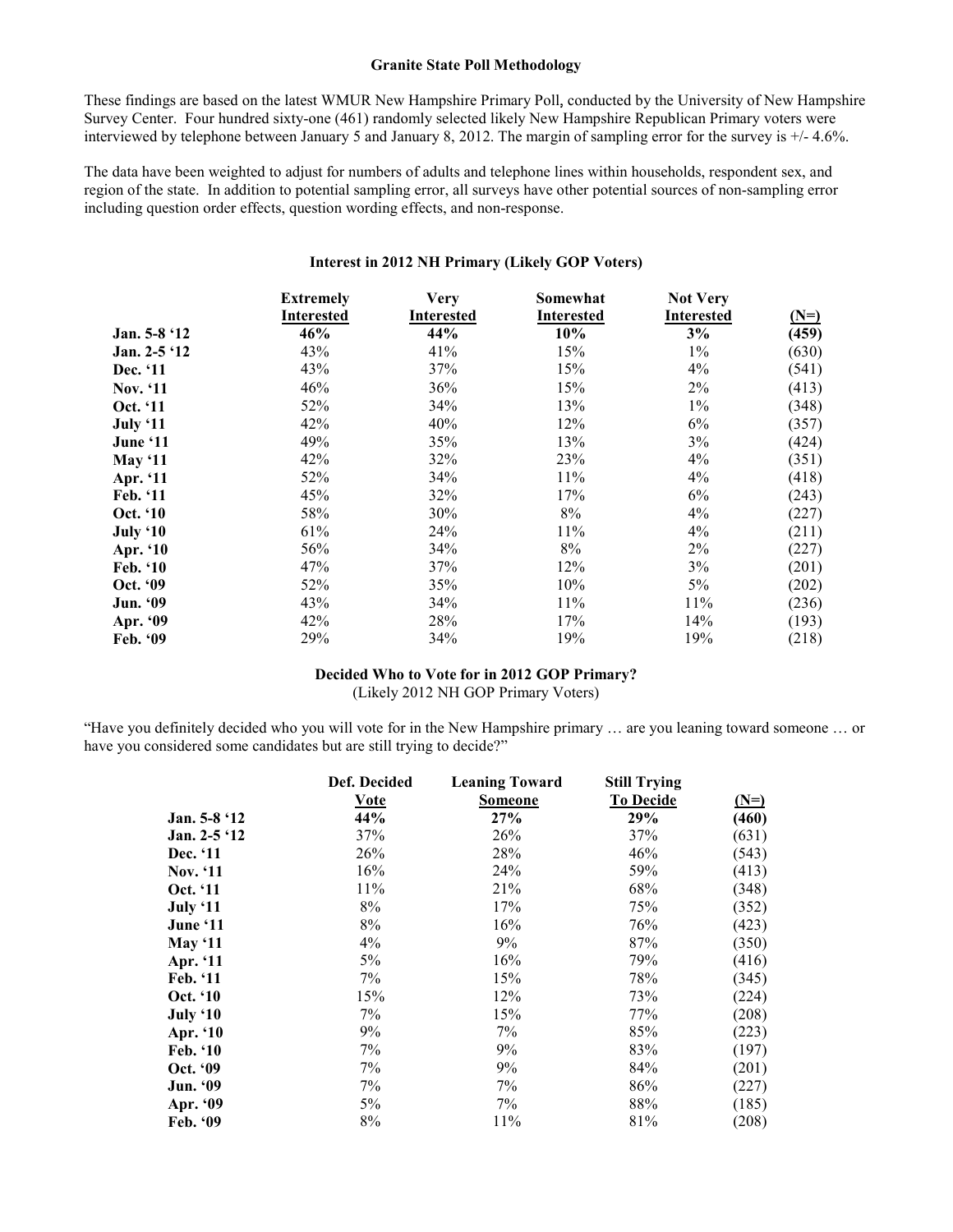## **Republican Nomination in 2012 NH Primary**

(Likely 2012 NH GOP Primary Voters)

"I'm going to read you the names of the candidates who are running for the Republican nomination. If the Republican primary for president were held today, which of the following would you support for the Republican nomination … Newt Gingrich … Jon Huntsman … Fred Karger … Andy Martin … Ron Paul … Rick Perry … Buddy Roemer … Mitt Romney … Rick Santorum … or someone else?" RANDOMIZE CANDIDATES

|                  |                                       |                          | 2010              |                   | 2011              |                          |                          |                          |                   |        | 2012   |                          |         |                          |         |        |
|------------------|---------------------------------------|--------------------------|-------------------|-------------------|-------------------|--------------------------|--------------------------|--------------------------|-------------------|--------|--------|--------------------------|---------|--------------------------|---------|--------|
|                  |                                       |                          |                   |                   |                   |                          |                          |                          |                   |        |        |                          | Jan.    | Jan.                     | Jan.    | Final  |
|                  | Feb.                                  | Apr.                     | July              | Oct.              | Feb.              | <u>Apr.</u>              | $\mathbf{May}^1$         | June <sup>2</sup>        | <b>July</b>       | Oct.   |        | Nov. Dec. <sup>2</sup>   | $2 - 3$ | $4 - 5$                  | $5 - 8$ | Pred.  |
| <b>Romney</b>    | 47%                                   | 41%                      | 33%               | 36%               | 40%               | 36%                      | 32%                      | 41%                      | 35%               | 37%    | 42%    | 39%                      | 46%     | 43%                      | 41%     | 43%    |
| Paul†            | $\overline{\phantom{m}}$              | 6%                       | 7%                | 3%                | 5%                | 6%                       | 9%                       | 6%                       | 7%                | 9%     | 12%    | 17%                      | 23%     | 18%                      | 17%     | 18%    |
| Huntsman $\phi$  | $- -$                                 | $\overline{\phantom{m}}$ | $\qquad \qquad -$ | $\qquad \qquad -$ | $\sim$ $-$        | *                        | 4%                       | 3%                       | 2%                | $8\%$  | 8%     | 11%                      | 8%      | 7%                       | 11%     | 14%    |
| Santorum†        | $\mathbf{u}$                          | 2%                       | 2%                | $1\%$             | 1%                | $\ast$                   | 2%                       | 3%                       | $1\%$             | 2%     | $1\%$  | 3%                       | 4%      | 11%                      | 11%     | 12%    |
| Gingrich         | 4%                                    | 5%                       | 11%               | 7%                | 6%                | 4%                       | 6%                       | 3%                       | 1%                | 4%     | 15%    | 17%                      | 7%      | 9%                       | $8\%$   | 9%     |
| Perry $\wedge$   | $- -$                                 | $\overline{\phantom{m}}$ | --                | $- -$             | $\qquad \qquad -$ | $\overline{\phantom{m}}$ | $\overline{\phantom{m}}$ | $\overline{\phantom{a}}$ | 4%                | 4%     | 4%     | $1\%$                    | $1\%$   | 2%                       | $1\%$   | $1\%$  |
| Bachmann $\phi$  |                                       | $-$                      |                   | --                | $\sim$ $\sim$     | 4%                       | 4%                       | 4%                       | 12%               | 2%     | 2%     | 2%                       | $\ast$  | 2%                       | $1\%$   | $1\%$  |
| Johnson†         | $\overline{\phantom{m}}$              | $0\%$                    | 0%                | 2%                | 0%                | $0\%$                    | *                        | $\ast$                   | $1\%$             | $\ast$ | $\ast$ | *                        | $\ast$  | $1\%$                    | $1\%$   | $1\%$  |
| Roemer +         | $-$                                   | $\qquad \qquad -$        | --                | --                | $\sim$ $\sim$     | --                       | 0%                       | $0\%$                    | $\ast$            | $\ast$ | $\ast$ | $\ast$                   | $\ast$  | $1\%$                    | $0\%$   | $\ast$ |
| Karger +         |                                       |                          |                   |                   |                   | --                       | $0\%$                    | $\overline{\phantom{a}}$ | $\qquad \qquad -$ | --     | 0%     | $\overline{\phantom{m}}$ | $0\%$   | $1\%$                    | 0%      | $0\%$  |
| Martin +         |                                       | $- -$                    |                   |                   |                   | --                       | 0%                       | $\overline{\phantom{a}}$ | $\qquad \qquad -$ | --     | --     | $-$                      | $0\%$   | 0%                       | 0%      | $0\%$  |
| $Cain +$         | $- -$                                 |                          |                   |                   | --                | --                       | 4%                       | 4%                       | $2\%$             | 12%    | 4%     | $-$                      | --      | $\overline{\phantom{a}}$ | $-$     |        |
| Giuliani         | 13%                                   | 11%                      | 8%                | 10%               | 10%               | 7%                       | 6%                       | 9%                       | 7%                | 8%     | $-$    | --                       | --      | --                       |         |        |
| Palin            | 9%                                    | 12%                      | 9%                | 11%               | 6%                | 4%                       | 5%                       | 5%                       | 3%                | 3%     |        | $- -$                    |         |                          |         |        |
| Pawlenty#        | 4%                                    | 3%                       | 4%                | 2%                | 7%                | 2%                       | 4%                       | 3%                       | 3%                | --     |        | --                       | --      | --                       |         |        |
| Daniels \$       | $\hspace{0.05cm}$ – $\hspace{0.05cm}$ | $\overline{\phantom{a}}$ | $-$               | $-$               | 0%                | 2%                       | 4%                       | $\overline{\phantom{a}}$ | --                |        |        | --                       | --      | --                       | $- -$   |        |
| Huckabee         | 7%                                    | 9%                       | 7%                | 12%               | 7%                | 6%                       | $-$                      | --                       |                   |        |        |                          |         |                          |         |        |
| <b>Trump \$</b>  | $-$                                   | $-$                      | --                | $-$               | 3%                | 11%                      | $-$                      | $-$                      | --                |        |        |                          |         |                          |         |        |
| <b>Barbour</b> @ |                                       | $- -$                    | $-1$              | $1\%$             | 1%                | $1\%$                    |                          | --                       |                   |        |        |                          |         |                          |         |        |
| <b>Crist</b>     | $1\%$                                 | $-$                      |                   | --                | --                | --                       |                          | --                       |                   |        |        |                          |         |                          |         |        |
| <b>Jindal</b>    | 3%                                    | --                       |                   | $-1$              | --                | --                       |                          |                          |                   |        |        |                          |         |                          |         |        |
| <b>Thune</b>     | 0%                                    | $0\%$                    | $\ast$            | $\ast$            | $\ast$            | --                       | $- -$                    | $-$                      | --                | --     |        | $-1$                     | --      | --                       | $-$     |        |
| Someone else     | 3%                                    | 3%                       | 3%                | 3%                | 4%                | $1\%$                    | 3%                       | 5%                       | 2%                | $2\%$  | $\ast$ | $1\%$                    | $1\%$   | $\ast$                   | $1\%$   | $1\%$  |
| Don't Know       | 11%                                   | 9%                       | 16%               | 11%               | 10%               | 14%                      | 17%                      | 13%                      | 19%               | 10%    | 11%    | 8%                       | 10%     | 7%                       | 8%      | --     |
| $(N=)$           | (201)                                 | (228)                    | (210)             | (227)             | (355)             | (415)                    | (347)                    | (419)                    | (351)             | (341)  | (413)  | (538)                    | (313)   | (318)                    | (461)   |        |

l

\$ Added February, 2011

# Added October, 2009  $\qquad \qquad \textcircled{2}$  Added October, 2010  $\qquad \qquad \wedge$  Added July, 2011  $\qquad \qquad \wedge$  Added April, 2011  $\qquad \qquad \qquad \wedge$  Eless than 1% **†** Added April, 2010  $\acute{\phi}$  Added April, 2011  $* =$  Less than 1<br>  $*$  Added February, 2011  $*$  Added May, 2011  $*$  = Not asked

1 CNN / WMUR Poll, conducted by UNH Survey Center

<sup>&</sup>lt;sup>2</sup> Boston Globe New Hampshire Primary Poll, conducted by UNH Survey Center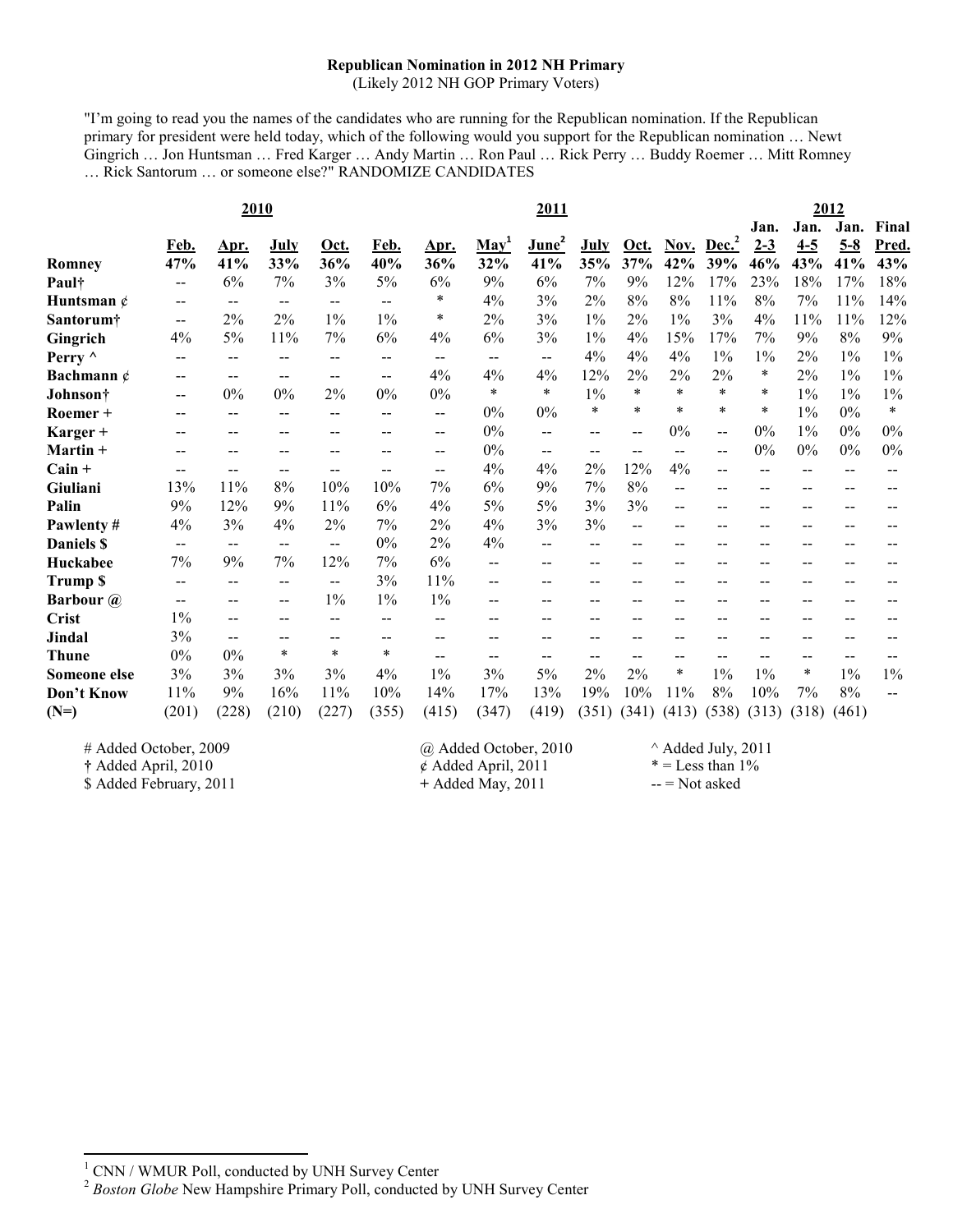|                         |                      |                          | 2009                     |             |                              |
|-------------------------|----------------------|--------------------------|--------------------------|-------------|------------------------------|
|                         |                      | Feb.                     | Apr.                     | <u>July</u> | Oct.                         |
|                         | Romney               | 47%                      | 39%                      | 40%         | 43%                          |
|                         | Paul†                | --                       | --                       | --          | --                           |
|                         | Santorum†            | --                       | --                       | --          | --                           |
|                         | Huntsman $\phi$      | --                       | $-$                      | $- -$       | --                           |
|                         | Gingrich             | 7%                       | 6%                       | 5%          | 7%                           |
|                         | Perry $\wedge$       | $-$                      | $-$                      | $-$         | $-$                          |
|                         | Bachmann $\phi$      |                          |                          |             |                              |
|                         | Johnson <sup>†</sup> |                          |                          |             |                              |
|                         | Roemer +             |                          |                          |             |                              |
|                         | Karger +             |                          |                          |             |                              |
|                         | $Martin +$           |                          |                          |             |                              |
|                         | $Cain +$             | --                       | --                       | $- -$       | $-$                          |
|                         | Giuliani             | 7%                       | 10%                      | 9%          | 8%                           |
|                         | Pawlenty#            | --                       | $\overline{\phantom{m}}$ | $- -$       | 3%                           |
|                         | Palin                | 3%                       | 8%                       | 17%         | 11%                          |
|                         | <b>Daniels \$</b>    | --                       | $\overline{\phantom{a}}$ | --          | $\overline{\phantom{m}}$     |
|                         | Huckabee             | 9%                       | 12%                      | 11%         | 9%                           |
|                         | <b>Trump \$</b>      | --                       | --                       | --          | --                           |
|                         | <b>Barbour</b> @     | --                       | $- -$                    | $- -$       | --                           |
|                         | <b>Crist</b>         | $\ast$                   | $0\%$                    | 2%          | $\ast$                       |
|                         | <b>Jindal</b>        | 4%                       | 4%                       | 2%          | 4%                           |
|                         | <b>Thune</b>         | --                       | --                       | --          | $- -$                        |
|                         | <b>Someone Else</b>  | 5%                       | 7%                       | $4\%$       | 4%                           |
|                         | Don't Know           | 12%                      | 13%                      | 10%         | 11%                          |
|                         | $(N=)$               | (218)                    | (189)                    | (233)       | (201)                        |
| # Added October, 2009   |                      | @ Added October, 2010    |                          |             | $^{\wedge}$ Added July, 2011 |
| † Added April, 2010     |                      | $\phi$ Added April, 2011 |                          |             | $* =$ Less than 1%           |
| \$ Added February, 2011 |                      | $+$ Added May, 2011      |                          |             | $-$ = Not asked              |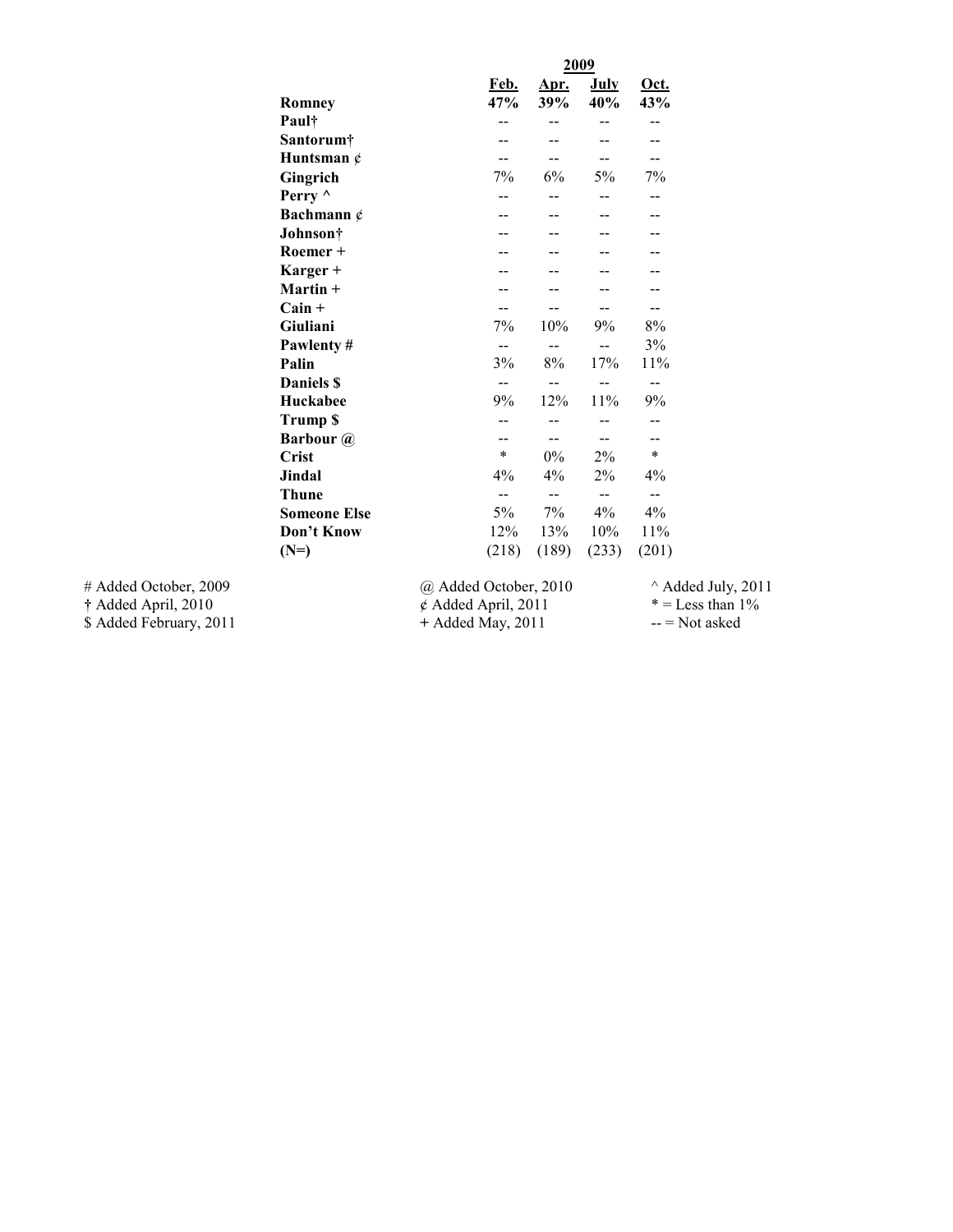#### **Importance of Candidate Characteristics**

"Which of the following is the most important factor to you when deciding who to support in the New Hampshire primary … the candidate's position on issues … the candidate's leadership skills … or the candidate's ability to defeat Barack Obama?"

|                         | <b>Jan. 2-5</b> | <b>Jan.</b> 5-8 |
|-------------------------|-----------------|-----------------|
| Position on Issues      | 40%             | 43%             |
| Leadership Skills       | 28%             | 27%             |
| Ability to Defeat Obama | 22%             | 19%             |
| Other / Combination     | 6%              | 10%             |
| Don't Know              | $4\%$           | $1\%$           |
| $(N=)$                  | (626)           | (455)           |

## **Who Do You Expect To Win The NH Primary?**

(Likely 2012 NH GOP Primary Voters)

"Regardless of who you are voting for, which candidate do you think is most likely to win the New Hampshire Republican primary?"

|                     | Oct. '11 | <b>Nov. '11</b> | Dec. '11 | Jan. 2-5 | <b>Jan.</b> 5-8 |
|---------------------|----------|-----------------|----------|----------|-----------------|
| Romney              | 65%      | 75%             | 67%      | 77%      | 78%             |
| Paul                | 4%       | 4%              | 3%       | 6%       | $5\%$           |
| <b>Santorum</b>     | $0\%$    | $0\%$           | $1\%$    | 2%       | 2%              |
| <b>Huntsman</b>     | $1\%$    | $1\%$           | $1\%$    | $1\%$    | 2%              |
| Gingrich            | $\ast$   | 4%              | 15%      | 2%       | $1\%$           |
| Roemer              | $0\%$    | $0\%$           | $0\%$    | $\ast$   | $1\%$           |
| Perry               | 4%       | $1\%$           | 3%       | $0\%$    | $\ast$          |
| Johnson             | $0\%$    | $0\%$           | $0\%$    | $\ast$   | $0\%$           |
| <b>Karger</b>       | --       | $0\%$           | $- -$    | $\ast$   | $0\%$           |
| <b>Bachmann</b>     | $\ast$   | $0\%$           | $0\%$    | $0\%$    | $0\%$           |
| <b>Martin</b>       | --       | $0\%$           | --       | $0\%$    | $0\%$           |
| Cain                | $2\%$    | $1\%$           | $1\%$    | $- -$    | $0\%$           |
| <b>Someone Else</b> | $1\%$    | $0\%$           | $0\%$    | $\ast$   | $0\%$           |
| Don't Know          | 20%      | 13%             | 13%      | 12%      | 11%             |
| $(N=)$              | (346)    | (413)           | (544)    | (625)    | (458)           |

## **Who Has The Best Chance To Defeat Barack Obama?**  (Likely 2012 NH GOP Primary Voters)

"And regardless of who you are voting for, which candidate do you think has the best chance of defeating President Obama in the 2012 general election?"

|                     | Oct. '11 | <b>Nov.</b> '11 | Dec. '11 | <b>Jan. 2-5</b> | <b>Jan.</b> 5-8 |
|---------------------|----------|-----------------|----------|-----------------|-----------------|
| Romney              | 52%      | 57%             | 55%      | 59%             | 55%             |
| Gingrich            | $1\%$    | 10%             | 18%      | 7%              | 6%              |
| Paul                | 5%       | 3%              | 4%       | 6%              | 6%              |
| <b>Santorum</b>     | $0\%$    | $0\%$           | $0\%$    | $2\%$           | $5\%$           |
| Huntsman            | 2%       | 3%              | $1\%$    | 3%              | 4%              |
| Perry               | 7%       | $1\%$           | $\ast$   | $\ast$          | $\star$         |
| <b>Bachmann</b>     | $1\%$    | $1\%$           | $1\%$    | $0\%$           | $0\%$           |
| Johnson             | $0\%$    | $0\%$           | $0\%$    | $0\%$           | $0\%$           |
| Roemer              | 0%       | $0\%$           | $- -$    | $0\%$           | $0\%$           |
| <b>Karger</b>       |          | $0\%$           | --       | $0\%$           | $0\%$           |
| <b>Martin</b>       |          | $0\%$           |          | $0\%$           | $0\%$           |
| Cain                | $5\%$    | 4%              | 5%       | --              | $- -$           |
| <b>Someone Else</b> | $2\%$    | $2\%$           | $2\%$    | 4%              | 5%              |
| Don't Know          | 22%      | 18%             | 14%      | 19%             | 19%             |
| $(N=)$              | (339)    | (409)           | (538)    | (625)           | (456)           |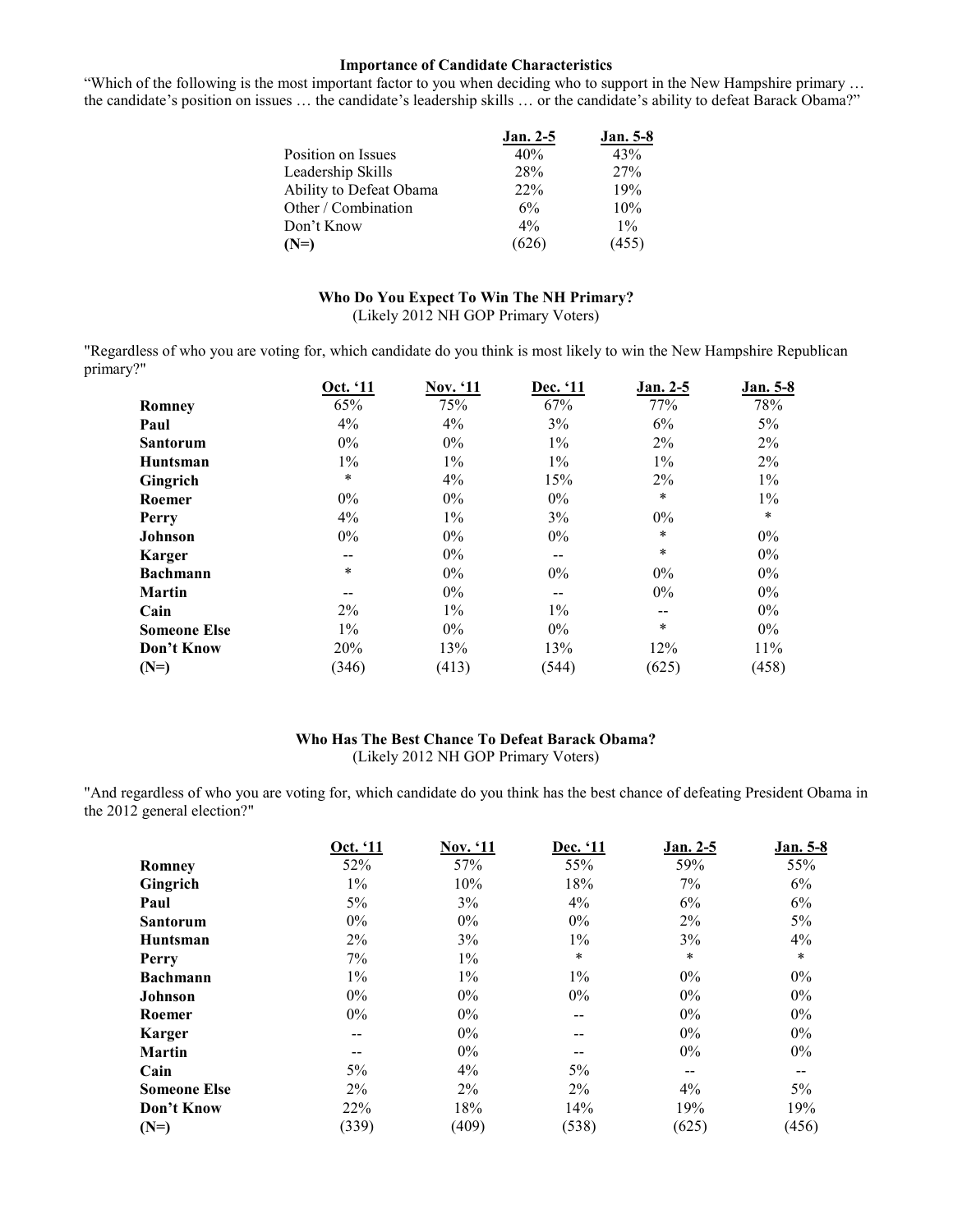#### **Decided Primary Vote (2012 Likely GOP Primary Voters)**

|                                   |              |          | <b>Leaning Towards Still Trying</b> |                   |  |
|-----------------------------------|--------------|----------|-------------------------------------|-------------------|--|
|                                   | Def. Decided | Somewhat | <b>To Decide</b>                    | $(\underline{N})$ |  |
| <b>STATEWIDE</b>                  | 44%          | 27%      | 29%                                 | 460               |  |
| Registered Undeclared             | 40%          | 26%      | 34%                                 | 198               |  |
| Registered Republican             | 47%          | 28%      | 25%                                 | 256               |  |
| Registered Republican             | 47%          | 28%      | 25%                                 | 256               |  |
| <b>Undeclared Republican</b>      | 32%          | 29%      | 39%                                 | 89                |  |
| <b>Undeclared Independent</b>     | 44%          | 21%      | 35%                                 | 59                |  |
| <b>Undeclared Democrat</b>        | 46%          | 26%      | 28%                                 | 45                |  |
| Democrat                          | 42%          | 31%      | 27%                                 | 49                |  |
| Independent                       | 47%          | 22%      | 30%                                 | 76                |  |
| Republican                        | 42%          | 29%      | 29%                                 | 326               |  |
| Extremely interested              | 54%          | 24%      | 22%                                 | 195               |  |
| Very interested                   | 38%          | 33%      | 29%                                 | 201               |  |
| Somewhat/Not very interested      | 29%          | 20%      | 51%                                 | 62                |  |
| Romney supporter                  | 54%          | 25%      | 21%                                 | 190               |  |
| Paul supporter                    | 43%          | 29%      | 28%                                 | 78                |  |
| Gingrich supporter                | 38%          | 30%      | 32%                                 | 37                |  |
| Huntsman supporter                | 62%          | 28%      | 10%                                 | 50                |  |
| Santorum supporter                | 34%          | 45%      | 21%                                 | 50                |  |
| Support other candidate           | 15%          | 27%      | 57%                                 | 19                |  |
| Definitely will vote              | 47%          | 25%      | 28%                                 | 381               |  |
| Will vote unless emergency        | 28%          | 38%      | 34%                                 | 79                |  |
| Liberal                           | 47%          | 23%      | 30%                                 | 30                |  |
| Moderate                          | 47%          | 26%      | 28%                                 | 199               |  |
| Conservative                      | 43%          | 30%      | 27%                                 | 200               |  |
| Supported Romney in 2008 Primary  | 59%          | 24%      | 17%                                 | 53                |  |
| Supported McCain in 2008 Primary  | 42%          | 30%      | 28%                                 | 185               |  |
| Supported Obama in 2008 Primary   | 40%          | 28%      | 32%                                 | 60                |  |
| Supported Clinton in 2008 Primary | 61%          | 9%       | 30%                                 | 29                |  |
| Did not vote in 2008 Primary      | 29%          | 37%      | 33%                                 | 56                |  |
| Support/Active in Tea Party       | 46%          | 30%      | 24%                                 | 168               |  |
| Oppose Tea Party                  | 57%          | 14%      | 29%                                 | 82                |  |
| Neutral                           | 36%          | 30%      | 34%                                 | 192               |  |
| Read Union Leader                 | 44%          | 28%      | 27%                                 | 144               |  |
| Read Boston Globe                 | 53%          | 18%      | 29%                                 | 62                |  |
| Watch WMUR                        | 44%          | 26%      | 30%                                 | 298               |  |
| Listen to NHPR                    | 45%          | 19%      | 35%                                 | 115               |  |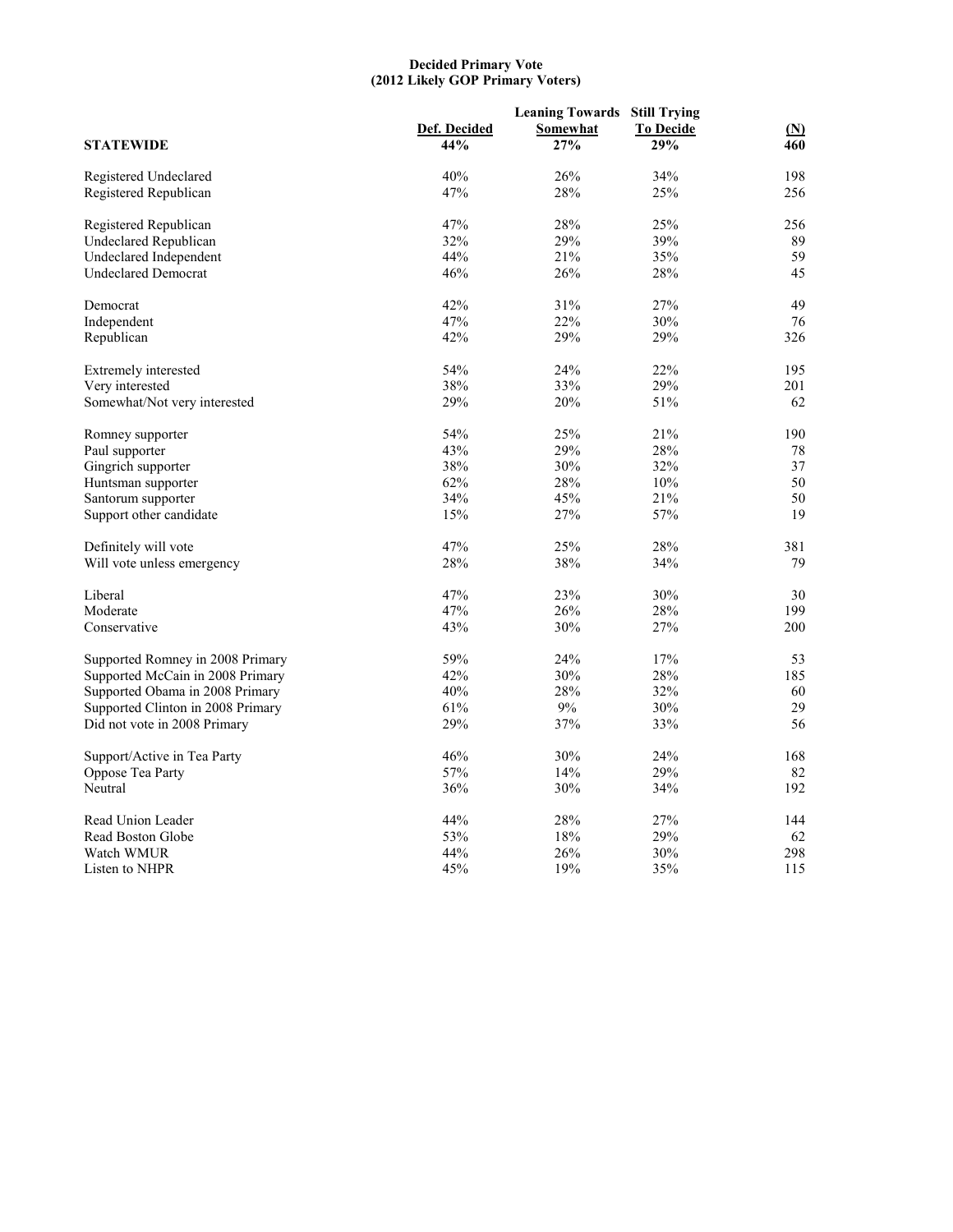#### **Decided Primary Vote (2012 Likely GOP Primary Voters)**

| <b>STATEWIDE</b>                 | Def. Decided<br>44% | <b>Leaning Towards</b><br>Somewhat<br>27% | <b>Still Trying</b><br><b>To Decide</b><br>29% | $(\underline{N})$<br>460 |
|----------------------------------|---------------------|-------------------------------------------|------------------------------------------------|--------------------------|
| 18 to 34                         | 32%                 | 34%                                       | 34%                                            | 37                       |
| 35 to 49                         | 40%                 | 28%                                       | 32%                                            | 127                      |
| 50 to 64                         | 49%                 | 26%                                       | 25%                                            | 148                      |
| 65 and over                      | 46%                 | 28%                                       | 26%                                            | 117                      |
| Male                             | 46%                 | 28%                                       | 25%                                            | 230                      |
| Female                           | 42%                 | 26%                                       | 32%                                            | 231                      |
| High school or less              | 35%                 | 43%                                       | 21%                                            | 83                       |
| Some college                     | 43%                 | 25%                                       | 32%                                            | 83                       |
| College graduate                 | 38%                 | 27%                                       | 35%                                            | 172                      |
| Post graduate                    | 57%                 | 21%                                       | 23%                                            | 113                      |
| Protestant                       | 40%                 | 27%                                       | 33%                                            | 182                      |
| Catholic                         | 48%                 | 26%                                       | 26%                                            | 159                      |
| Other                            | 43%                 | 30%                                       | 27%                                            | 88                       |
| Attend services 1 or more a week | 45%                 | 27%                                       | 28%                                            | 135                      |
| 1 2 times a month                | 42%                 | 30%                                       | 27%                                            | 55                       |
| Less often                       | 40%                 | 27%                                       | 32%                                            | 116                      |
| Never                            | 47%                 | 26%                                       | 26%                                            | 118                      |
| North Country                    | 43%                 | 24%                                       | 33%                                            | 39                       |
| Central / Lakes                  | 41%                 | 35%                                       | 24%                                            | 74                       |
| <b>Connecticut Valley</b>        | 37%                 | 28%                                       | 35%                                            | 66                       |
| Mass Border                      | 51%                 | 20%                                       | 29%                                            | 137                      |
| Seacoast                         | 44%                 | 28%                                       | 28%                                            | 71                       |
| Manchester Area                  | 41%                 | 33%                                       | 25%                                            | 72                       |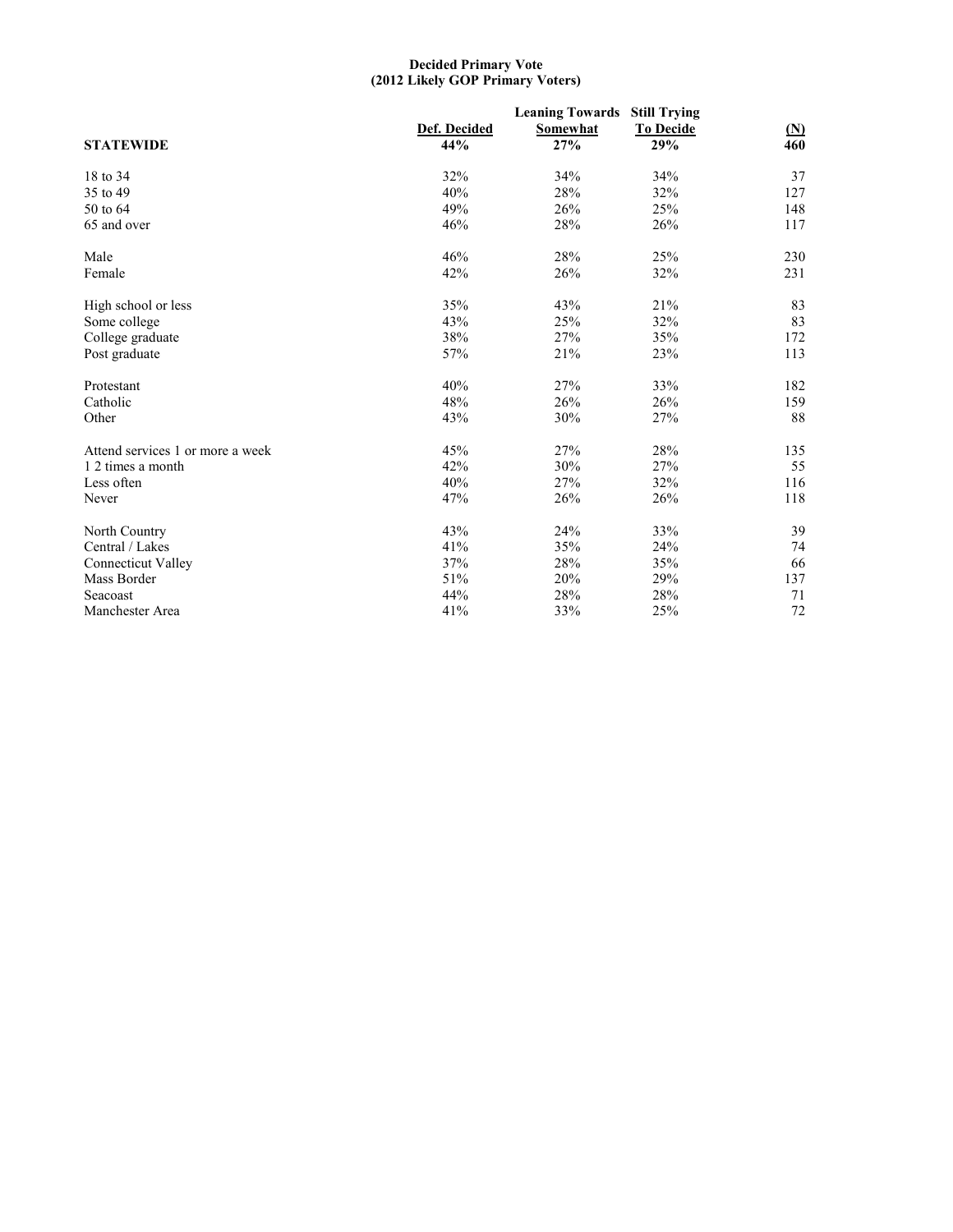## **Support for GOP Candidate**

|                                   | Romney | <b>Paul</b> |       | Santorum Huntsman | Gingrich | <b>Other</b> | Don't Know | $(N=)$ |
|-----------------------------------|--------|-------------|-------|-------------------|----------|--------------|------------|--------|
| <b>STATEWIDE</b>                  | 41%    | 17%         | 11%   | 11%               | 8%       | 4%           | 8%         | 461    |
| Registered Undeclared             | 34%    | 21%         | $7\%$ | 18%               | 7%       | $5\%$        | 9%         | 203    |
| Registered Republican             | 48%    | 14%         | 14%   | $5\%$             | 8%       | 3%           | 7%         | 257    |
| Registered Republican             | 48%    | 14%         | 14%   | 5%                | 8%       | 3%           | 7%         | 257    |
| <b>Undeclared Republican</b>      | 44%    | 17%         | 11%   | 4%                | 9%       | 6%           | 9%         | 89     |
| Undeclared Independent            | 24%    | 30%         | 3%    | 24%               | 6%       | 5%           | $8\%$      | 59     |
| <b>Undeclared Democrat</b>        | 23%    | 16%         | 5%    | 39%               | 7%       | 4%           | 6%         | 45     |
| Democrat                          | 23%    | 15%         | 9%    | 39%               | 6%       | 4%           | 5%         | 49     |
| Independent                       | 22%    | 34%         | 3%    | 19%               | 5%       | 5%           | 10%        | 76     |
| Republican                        | 47%    | 13%         | 13%   | $5\%$             | 9%       | $4\%$        | $8\%$      | 326    |
| Def. decided vote                 | 51%    | 17%         | 8%    | 15%               | 7%       | $1\%$        | $1\%$      | 203    |
| Leaning toward someone            | 37%    | 18%         | 18%   | 11%               | 9%       | 4%           | 2%         | 126    |
| Still trying to decide            | 30%    | 16%         | $8\%$ | 4%                | 9%       | $8\%$        | 24%        | 132    |
| Extremely interested              | 43%    | 20%         | 8%    | 11%               | 8%       | 5%           | 5%         | 196    |
| Very interested                   | 40%    | 13%         | 13%   | 11%               | 10%      | 4%           | 9%         | 201    |
| Somewhat/Not very interested      | 37%    | 20%         | 14%   | 12%               | 3%       | $2\%$        | 12%        | 62     |
| Definitely will vote              | 44%    | 15%         | 11%   | 11%               | 8%       | 4%           | $8\%$      | 382    |
| Will vote unless emergency        | 30%    | 28%         | 11%   | 11%               | 9%       | $5\%$        | $5\%$      | 79     |
| Liberal                           | 26%    | 56%         | 3%    | 11%               | 0%       | 0%           | 4%         | 30     |
| Moderate                          | 42%    | 15%         | $5\%$ | 19%               | 8%       | 3%           | $8\%$      | 199    |
| Conservative                      | 42%    | 13%         | 20%   | 4%                | 9%       | 5%           | 8%         | 200    |
| Supported Romney in 2008 Primary  | $70\%$ | $2\%$       | $9\%$ | $8\%$             | 6%       | $5\%$        | $1\%$      | 53     |
| Supported McCain in 2008 Primary  | 46%    | 14%         | $8\%$ | $5\%$             | 10%      | 4%           | 13%        | 185    |
| Supported Obama in 2008 Primary   | 30%    | 28%         | 5%    | 23%               | 6%       | 4%           | 4%         | 60     |
| Supported Clinton in 2008 Primary | 41%    | 10%         | $5\%$ | 36%               | 6%       | 2%           | $0\%$      | 29     |
| Did not vote in 2008 Primary      | 33%    | 22%         | 17%   | 8%                | 10%      | $3\%$        | $7\%$      | 56     |
| Support/Active in Tea Party       | 36%    | 19%         | 19%   | 4%                | 14%      | 3%           | 5%         | 168    |
| Oppose Tea Party                  | 31%    | 10%         | $5\%$ | 32%               | 6%       | 10%          | $6\%$      | 82     |
| Neutral                           | 49%    | 17%         | $7\%$ | 9%                | 4%       | $3\%$        | 11%        | 192    |
| Read Union Leader                 | 41%    | 16%         | 14%   | 10%               | 8%       | 6%           | 5%         | 144    |
| Read Boston Globe                 | 49%    | 10%         | 13%   | 10%               | 5%       | 3%           | 10%        | 62     |
| Watch WMUR                        | 39%    | 18%         | 10%   | 10%               | 8%       | 5%           | 9%         | 298    |
| Listen to NHPR                    | 32%    | 14%         | 4%    | 26%               | 7%       | 5%           | 13%        | 115    |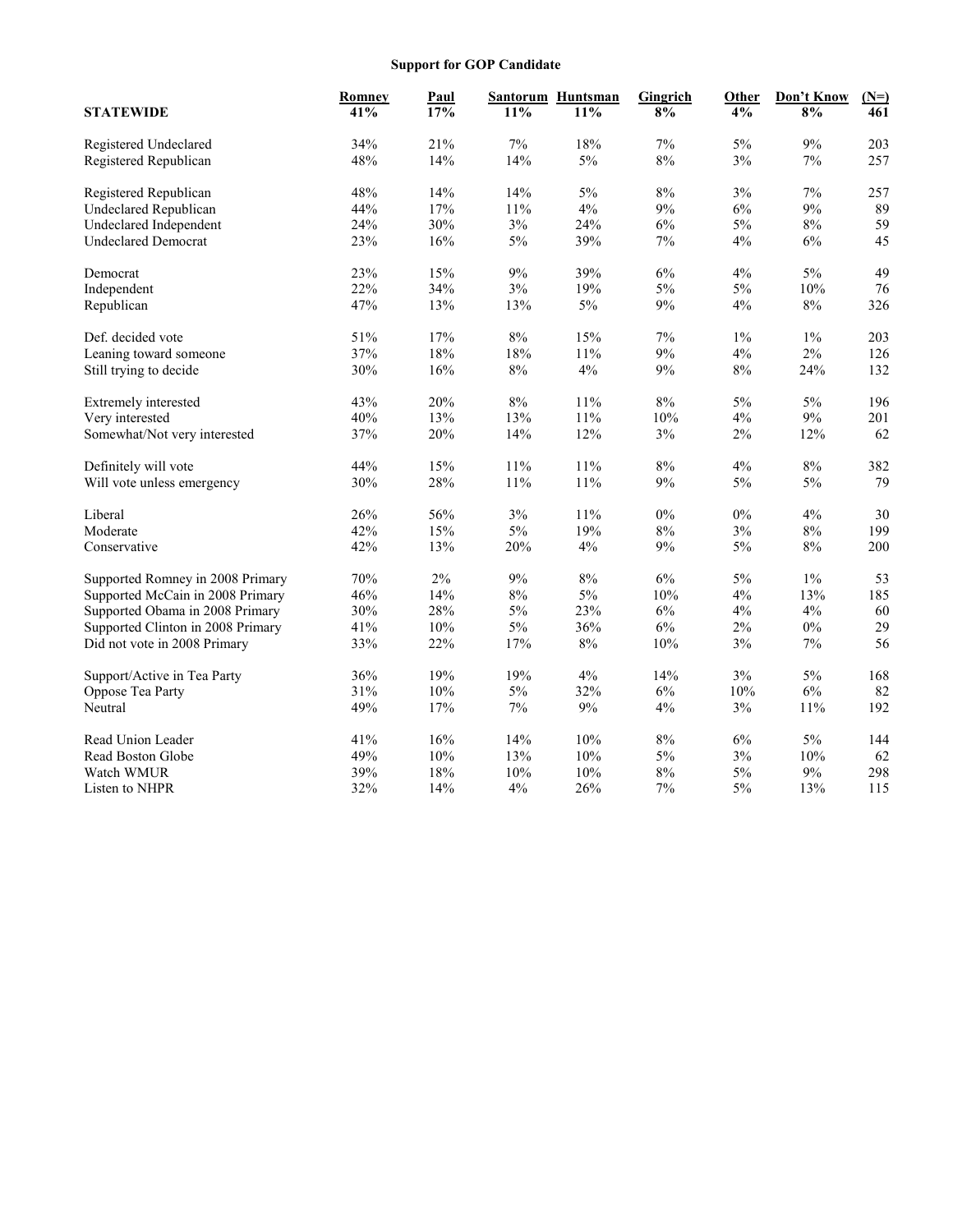## **Support for GOP Candidate**

|                                  | <b>Romney</b> | Paul   | <b>Santorum</b> | Huntsman | Gingrich | Other | Don't Know | $(N=)$ |
|----------------------------------|---------------|--------|-----------------|----------|----------|-------|------------|--------|
| <b>STATEWIDE</b>                 | 41%           | 17%    | $11\%$          | 11%      | 8%       | 4%    | 8%         | 461    |
| 18 to 34                         | 36%           | 32%    | 15%             | 10%      | 3%       | 0%    | 3%         | 37     |
| 35 to 49                         | 50%           | $18\%$ | $8\%$           | 11%      | $4\%$    | 5%    | 4%         | 127    |
| 50 to 64                         | 35%           | 15%    | 14%             | 10%      | 13%      | 5%    | 7%         | 148    |
| 65 and over                      | 44%           | 12%    | 9%              | 12%      | 9%       | 3%    | 10%        | 117    |
| Male                             | 39%           | 19%    | $11\%$          | 12%      | 9%       | 4%    | 6%         | 230    |
| Female                           | 43%           | 15%    | $11\%$          | 10%      | $7\%$    | 5%    | 10%        | 232    |
| High school or less              | 40%           | 25%    | 15%             | $2\%$    | 7%       | $2\%$ | $8\%$      | 83     |
| Some college                     | 31%           | 26%    | 16%             | 7%       | 9%       | 4%    | $8\%$      | 83     |
| College graduate                 | 37%           | 13%    | 12%             | 14%      | 8%       | 6%    | 10%        | 172    |
| Post graduate                    | 54%           | 11%    | $3\%$           | 16%      | 9%       | 3%    | 5%         | 113    |
| Protestant                       | 38%           | 17%    | $11\%$          | 10%      | 8%       | 4%    | 12%        | 182    |
| Catholic                         | 50%           | 12%    | 14%             | 7%       | 9%       | 4%    | 5%         | 159    |
| Other                            | 30%           | 27%    | 7%              | 21%      | 8%       | 5%    | 3%         | 88     |
| Attend services 1 or more a week | 37%           | 13%    | 20%             | 10%      | 10%      | 3%    | 8%         | 135    |
| 1 2 times a month                | 43%           | 10%    | $9\%$           | 11%      | 13%      | 6%    | $8\%$      | 55     |
| Less often                       | 53%           | 17%    | 4%              | 10%      | 5%       | 6%    | 6%         | 116    |
| Never                            | 36%           | 24%    | $10\%$          | 13%      | $8\%$    | $3\%$ | $7\%$      | 118    |
| North Country                    | 32%           | 37%    | 0%              | $4\%$    | 9%       | 2%    | 16%        | 39     |
| Central / Lakes                  | 34%           | 18%    | 13%             | 12%      | 11%      | 4%    | 7%         | 74     |
| <b>Connecticut Valley</b>        | 36%           | 20%    | 5%              | 12%      | 14%      | 4%    | 10%        | 66     |
| Mass Border                      | 49%           | 15%    | $7\%$           | 15%      | $8\%$    | $1\%$ | 5%         | 137    |
| Seacoast                         | 44%           | 18%    | 13%             | $8\%$    | 5%       | 3%    | 9%         | 72     |
| Manchester Area                  | 42%           | 6%     | 25%             | 7%       | 3%       | 12%   | 6%         | 72     |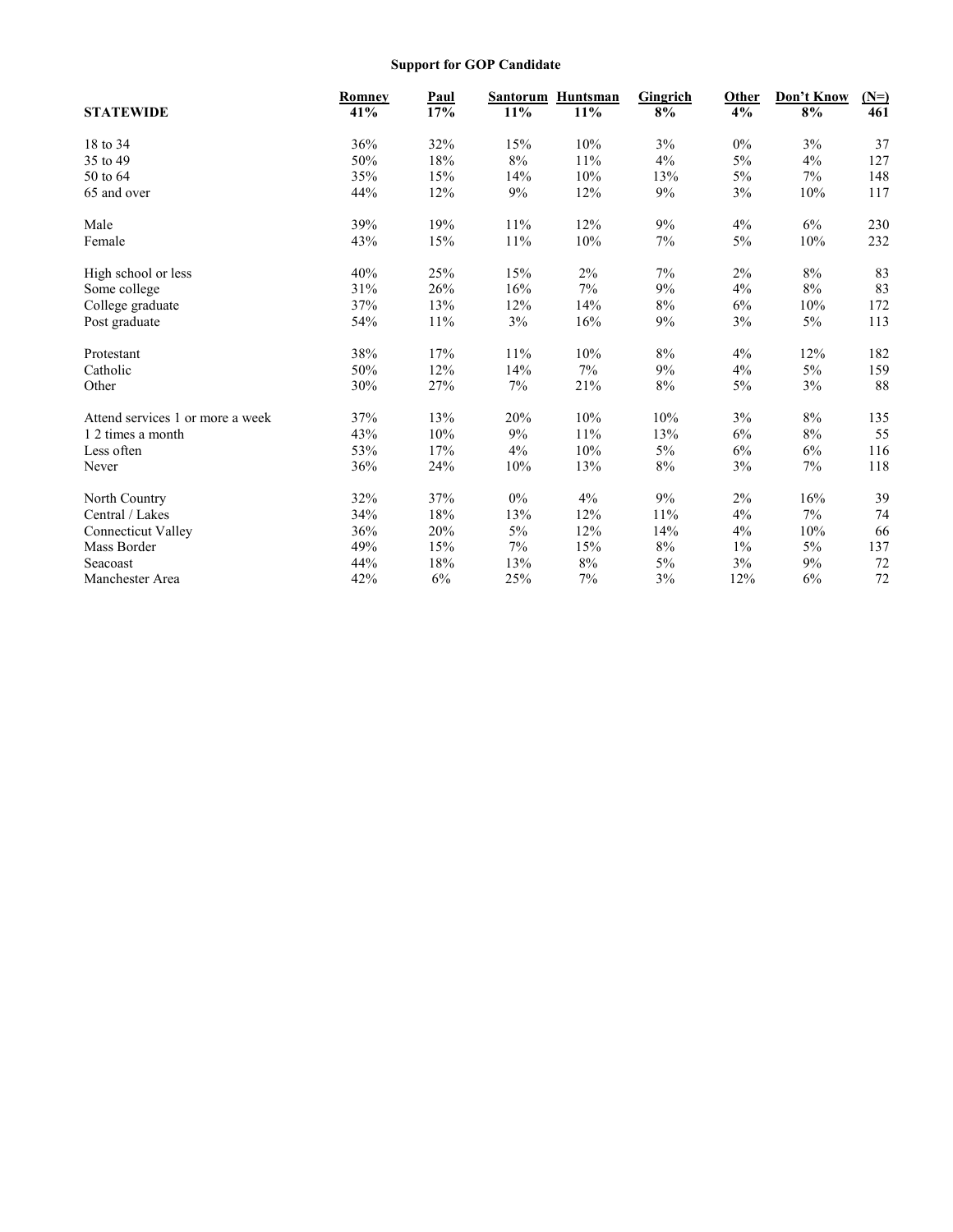## **Support for GOP Candidate – Second Choice**

|                                   | 01 the OUT Candidate<br><b>No Second</b> |          |       |                 |        |        |            |        |
|-----------------------------------|------------------------------------------|----------|-------|-----------------|--------|--------|------------|--------|
|                                   | <b>Romney</b>                            | Santorum | Paul  | <b>Gingrich</b> | Other  | Choice | Don't Know | $(N=)$ |
| <b>STATEWIDE</b>                  | 17%                                      | 14%      | 12%   | 11%             | 12%    | 28%    | 6%         | 424    |
| Registered Undeclared             | 15%                                      | 12%      | 16%   | 10%             | 11%    | 29%    | 6%         | 181    |
| Registered Republican             | 19%                                      | 16%      | 9%    | 12%             | 12%    | 26%    | 7%         | 238    |
| Registered Republican             | 19%                                      | 16%      | 9%    | 12%             | 12%    | 26%    | 7%         | 238    |
| <b>Undeclared Republican</b>      | 13%                                      | 20%      | 13%   | 13%             | 15%    | 20%    | $7\%$      | 80     |
| Undeclared Independent            | 16%                                      | $3\%$    | 14%   | 11%             | 7%     | 41%    | $7\%$      | 54     |
| <b>Undeclared Democrat</b>        | $18\%$                                   | 6%       | 26%   | $6\%$           | 11%    | 33%    | $0\%$      | 42     |
| Democrat                          | 19%                                      | $9\%$    | 25%   | 7%              | 10%    | 30%    | $0\%$      | 46     |
| Independent                       | 14%                                      | $5\%$    | 11%   | 11%             | $7\%$  | 43%    | $8\%$      | 68     |
| Republican                        | 18%                                      | 17%      | 10%   | 12%             | 13%    | 22%    | $7\%$      | 300    |
| Romney supporter                  | 1%                                       | 16%      | 14%   | 15%             | 16%    | 29%    | 9%         | 190    |
| Paul supporter                    | 20%                                      | 17%      | $1\%$ | $3\%$           | 10%    | 41%    | $9\%$      | 78     |
| Gingrich supporter                | 47%                                      | 20%      | 14%   | $0\%$           | 6%     | $10\%$ | $5\%$      | 37     |
| Huntsman supporter                | 28%                                      | $8\%$    | 19%   | $11\%$          | $4\%$  | 28%    | $1\%$      | 50     |
| Santorum supporter                | 40%                                      | $1\%$    | 12%   | 21%             | 12%    | 13%    | $1\%$      | 50     |
| Support other candidate           | 24%                                      | 22%      | 11%   | 3%              | 10%    | 30%    | $0\%$      | 19     |
| Def. decided vote                 | 15%                                      | 11%      | 10%   | 9%              | 12%    | 41%    | 3%         | 201    |
| Leaning toward someone            | 25%                                      | 11%      | 13%   | 15%             | 10%    | 13%    | 14%        | 123    |
| Still trying to decide            | 12%                                      | 24%      | 15%   | 12%             | 14%    | 19%    | 4%         | 99     |
| Extremely interested              | 15%                                      | 17%      | 10%   | 12%             | 15%    | 27%    | 5%         | 185    |
| Very interested                   | 21%                                      | 12%      | 14%   | 13%             | 9%     | 24%    | $7\%$      | 183    |
| Somewhat/Not very interested      | 15%                                      | 10%      | 11%   | $5\%$           | 11%    | 40%    | 8%         | 53     |
| Definitely will vote              | 15%                                      | 14%      | 13%   | 12%             | 12%    | 29%    | 6%         | 349    |
| Will vote unless emergency        | 28%                                      | 13%      | $8\%$ | 6%              | 12%    | 24%    | 9%         | 75     |
| Liberal                           | 26%                                      | 11%      | 16%   | $1\%$           | 8%     | 38%    | 0%         | 29     |
| Moderate                          | 17%                                      | $9\%$    | 15%   | 12%             | 12%    | 27%    | 7%         | 183    |
| Conservative                      | 18%                                      | 21%      | $8\%$ | 14%             | 11%    | 23%    | $5\%$      | 182    |
| Supported Romney in 2008 Primary  | 3%                                       | 4%       | $1\%$ | $1\%$           | 2%     | 3%     | $0\%$      | 51     |
| Supported McCain in 2008 Primary  | $9\%$                                    | $6\%$    | $5\%$ | 6%              | $6\%$  | $10\%$ | 4%         | 161    |
| Supported Obama in 2008 Primary   | 3%                                       | $1\%$    | $3\%$ | $1\%$           | 2%     | $5\%$  | $1\%$      | 57     |
| Supported Clinton in 2008 Primary | $1\%$                                    | $0\%$    | $2\%$ | $1\%$           | $0\%$  | $3\%$  | $0\%$      | 29     |
| Did not vote in 2008 Primary      | 3%                                       | $3\%$    | $2\%$ | $1\%$           | 2%     | 4%     | $1\%$      | 52     |
| Support/Active in Tea Party       | 22%                                      | $21\%$   | $6\%$ | 13%             | 13%    | $21\%$ | 4%         | 159    |
| Oppose Tea Party                  | 13%                                      | $4\%$    | 13%   | $8\%$           | 13%    | 47%    | $2\%$      | 77     |
| Neutral                           | 16%                                      | 12%      | 17%   | 12%             | $11\%$ | $21\%$ | $11\%$     | 169    |
| Read Union Leader                 | 19%                                      | $10\%$   | $9\%$ | 17%             | 13%    | 28%    | $3\%$      | 137    |
| Read Boston Globe                 | 12%                                      | $4\%$    | 18%   | 3%              | 15%    | 42%    | $6\%$      | 55     |
| Watch WMUR                        | $18\%$                                   | 12%      | 13%   | $11\%$          | 12%    | $28\%$ | $6\%$      | 271    |
| Listen to NHPR                    | $18\%$                                   | $10\%$   | 15%   | $9\%$           | 16%    | 29%    | 4%         | 100    |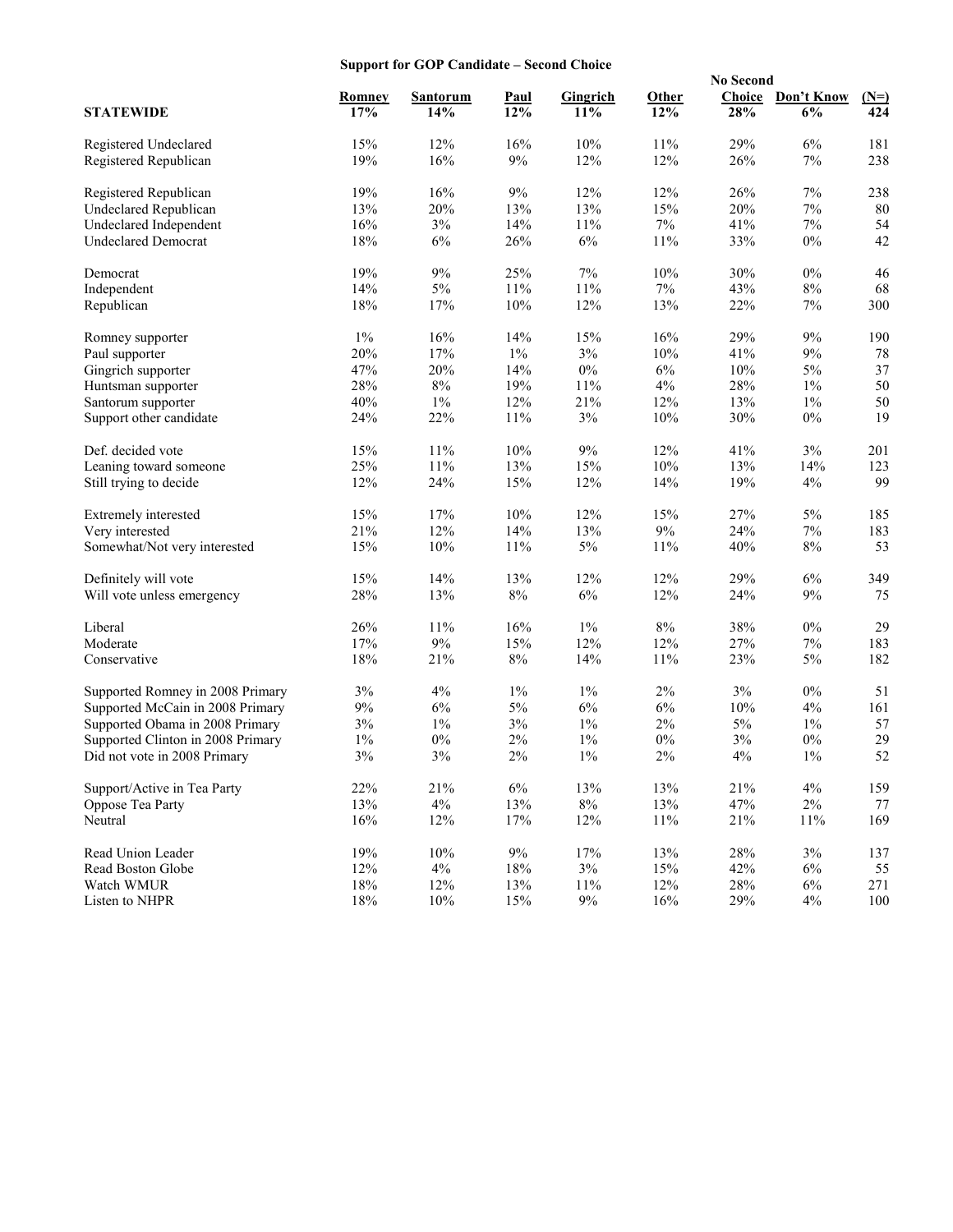## **Support for GOP Candidate – Second Choice**

|                                  |               |                 |        |          |       |        | <b>No Second</b> |        |  |  |
|----------------------------------|---------------|-----------------|--------|----------|-------|--------|------------------|--------|--|--|
|                                  | <b>Romney</b> | <b>Santorum</b> | Paul   | Gingrich | Other | Choice | Don't Know       | $(N=)$ |  |  |
| <b>STATEWIDE</b>                 | 17%           | 14%             | 12%    | 11%      | 12%   | 28%    | 6%               | 424    |  |  |
| 18 to 34                         | 23%           | 12%             | 33%    | $1\%$    | 12%   | 15%    | 5%               | 34     |  |  |
| 35 to 49                         | 13%           | 19%             | 14%    | 16%      | 9%    | 23%    | 7%               | 121    |  |  |
| 50 to 64                         | 20%           | 10%             | 9%     | 10%      | 14%   | 30%    | 6%               | 137    |  |  |
| 65 and over                      | $18\%$        | 13%             | 10%    | 11%      | 13%   | 28%    | 6%               | 105    |  |  |
| Male                             | 19%           | 13%             | 11%    | 11%      | 14%   | 29%    | 4%               | 216    |  |  |
| Female                           | 15%           | 15%             | 13%    | 11%      | 9%    | 27%    | 9%               | 208    |  |  |
| High school or less              | 18%           | 14%             | 13%    | 8%       | 12%   | 28%    | 6%               | 76     |  |  |
| Some college                     | 13%           | 15%             | 15%    | $8\%$    | 9%    | $28\%$ | 12%              | 75     |  |  |
| College graduate                 | 22%           | 12%             | 10%    | 12%      | 12%   | 26%    | 5%               | 155    |  |  |
| Post graduate                    | 14%           | 16%             | 13%    | 16%      | 12%   | 25%    | 4%               | 107    |  |  |
| Protestant                       | 18%           | 17%             | 13%    | 9%       | 12%   | 24%    | 6%               | 160    |  |  |
| Catholic                         | 15%           | 13%             | 11%    | 18%      | 11%   | 26%    | 7%               | 150    |  |  |
| Other                            | 22%           | 10%             | 12%    | $5\%$    | 15%   | 31%    | $6\%$            | 85     |  |  |
| Attend services 1 or more a week | 18%           | 20%             | 10%    | 13%      | 10%   | 20%    | 9%               | 123    |  |  |
| 1 2 times a month                | 28%           | 4%              | 19%    | 12%      | 13%   | 23%    | $1\%$            | 51     |  |  |
| Less often                       | 10%           | 13%             | 15%    | 14%      | 13%   | 29%    | 7%               | 110    |  |  |
| Never                            | 18%           | 13%             | 11%    | 7%       | 12%   | 33%    | 6%               | 110    |  |  |
| North Country                    | 12%           | $0\%$           | 8%     | $0\%$    | 10%   | 70%    | $0\%$            | 33     |  |  |
| Central / Lakes                  | 17%           | 14%             | 12%    | 12%      | 13%   | 25%    | 7%               | 69     |  |  |
| <b>Connecticut Valley</b>        | 15%           | 23%             | $10\%$ | 14%      | 11%   | 19%    | $8\%$            | 60     |  |  |
| Mass Border                      | 21%           | 14%             | 12%    | 9%       | 12%   | 23%    | 9%               | 129    |  |  |
| Seacoast                         | 15%           | 15%             | 14%    | 9%       | 12%   | 26%    | 9%               | 65     |  |  |
| Manchester Area                  | 16%           | 11%             | 14%    | 20%      | 11%   | 28%    | 0%               | 68     |  |  |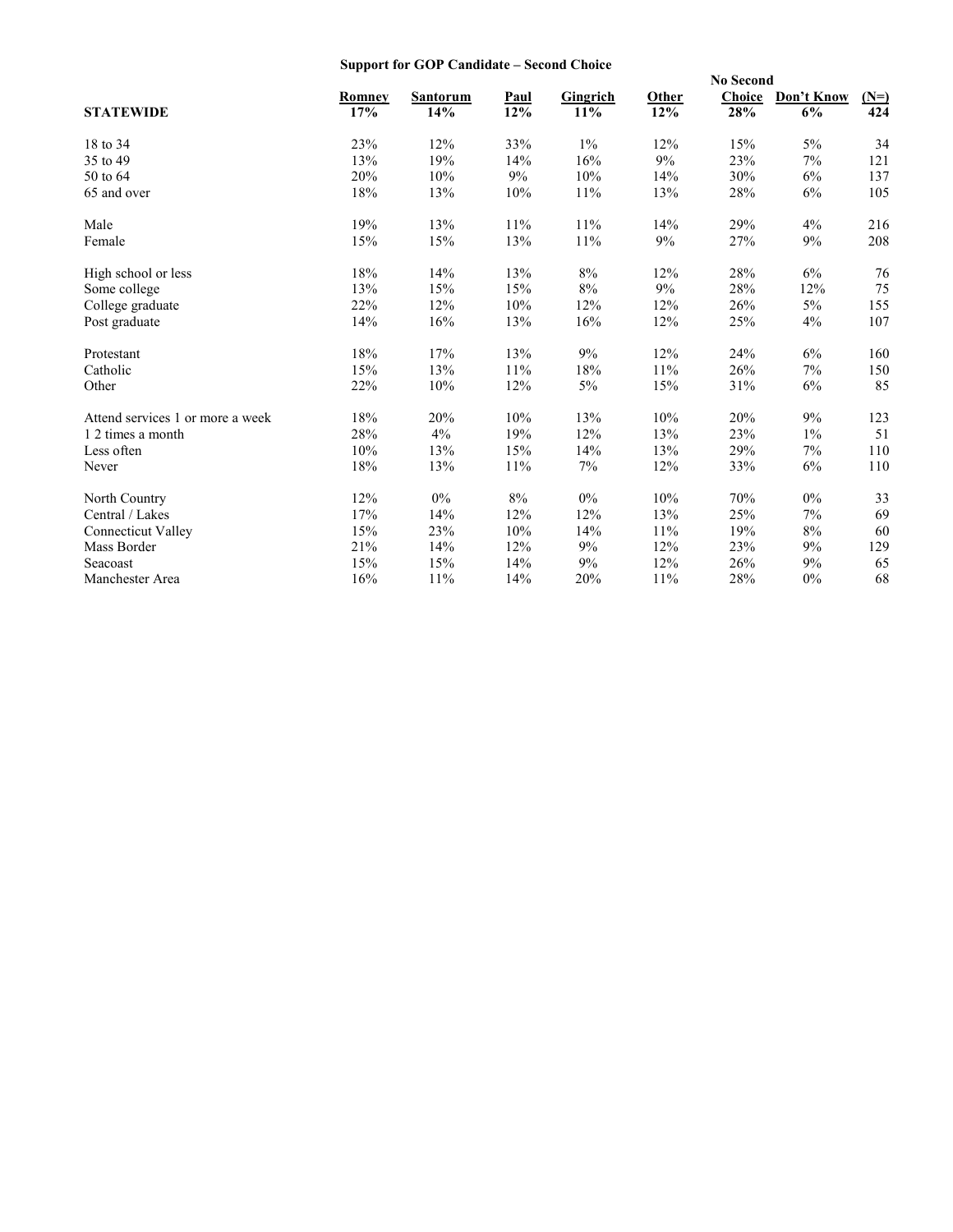## **Who Expected To Win NH Primary**

| <b>STATEWIDE</b>                  | Romney<br>78% | <b>Paul</b><br>5% | $2\%$ | Santorum Huntsman<br>$2\%$ | Gingrich<br>$1\%$ | Other<br>$1\%$ | Don't Know<br>11% | $(N=)$<br>458 |
|-----------------------------------|---------------|-------------------|-------|----------------------------|-------------------|----------------|-------------------|---------------|
| Registered Undeclared             | 75%           | 6%                | 3%    | 3%                         | $1\%$             | 1%             | 12%               | 197           |
| Registered Republican             | $81\%$        | $4\%$             | $2\%$ | $1\%$                      | $1\%$             | $0\%$          | $10\%$            | 255           |
| Registered Republican             | 81%           | $4\%$             | $2\%$ | $1\%$                      | $1\%$             | $0\%$          | 10%               | 255           |
| <b>Undeclared Republican</b>      | 79%           | $5\%$             | $2\%$ | $2\%$                      | $2\%$             | $0\%$          | 11%               | 89            |
| Undeclared Independent            | 66%           | 11%               | $3\%$ | 6%                         | $0\%$             | $1\%$          | 13%               | 59            |
| <b>Undeclared Democrat</b>        | 75%           | 4%                | 6%    | $0\%$                      | $0\%$             | $3\%$          | 12%               | 45            |
| Democrat                          | 75%           | $3\%$             | 6%    | $0\%$                      | $0\%$             | $3\%$          | 12%               | 49            |
| Independent                       | 66%           | 11%               | 4%    | 4%                         | $0\%$             | $1\%$          | 14%               | 76            |
| Republican                        | $81\%$        | 4%                | $1\%$ | $2\%$                      | $2\%$             | $0\%$          | $10\%$            | 325           |
| Romney supporter                  | 95%           | $0\%$             | $0\%$ | $1\%$                      | $0\%$             | $0\%$          | 4%                | 188           |
| Paul supporter                    | 53%           | 26%               | $2\%$ | $0\%$                      | 2%                | $1\%$          | 16%               | 78            |
| Gingrich supporter                | 74%           | $3\%$             | $0\%$ | $3\%$                      | 10%               | $0\%$          | $10\%$            | 37            |
| Huntsman supporter                | 76%           | $2\%$             | $0\%$ | 12%                        | $0\%$             | 3%             | $7\%$             | 50            |
| Santorum supporter                | 65%           | $0\%$             | 15%   | $0\%$                      | $0\%$             | $0\%$          | 20%               | 49            |
| Support other candidate           | 80%           | $0\%$             | $6\%$ | 0%                         | $0\%$             | 3%             | 11%               | 19            |
| Def. decided vote                 | 82%           | $8\%$             | $2\%$ | 2%                         | $2\%$             | $1\%$          | 4%                | 200           |
| Leaning toward someone            | 79%           | 4%                | 3%    | 2%                         | $0\%$             | $1\%$          | 11%               | 126           |
| Still trying to decide            | 73%           | $2\%$             | $2\%$ | $1\%$                      | $1\%$             | $0\%$          | 20%               | 132           |
| Extremely interested              | 77%           | 10%               | 2%    | 2%                         | $1\%$             | $1\%$          | 8%                | 194           |
| Very interested                   | 82%           | $1\%$             | $2\%$ | $1\%$                      | $1\%$             | $1\%$          | 12%               | 200           |
| Somewhat/Not very interested      | 71%           | $3\%$             | $2\%$ | 4%                         | $2\%$             | $0\%$          | 17%               | 62            |
| Definitely will vote              | 79%           | 5%                | 2%    | 2%                         | $1\%$             | $0\%$          | 10%               | 379           |
| Will vote unless emergency        | 78%           | $3\%$             | $1\%$ | 2%                         | $1\%$             | 2%             | 14%               | 79            |
| Liberal                           | 69%           | 17%               | $3\%$ | 2%                         | 3%                | $2\%$          | 4%                | 30            |
| Moderate                          | 83%           | $3\%$             | $1\%$ | 2%                         | $0\%$             | $1\%$          | $8\%$             | 199           |
| Conservative                      | $78\%$        | $5\%$             | $3\%$ | $1\%$                      | $2\%$             | $0\%$          | $11\%$            | 199           |
| Supported Romney in 2008 Primary  | 94%           | $0\%$             | $0\%$ | $2\%$                      | $0\%$             | $1\%$          | $3\%$             | 53            |
| Supported McCain in 2008 Primary  | 83%           | $3\%$             | $1\%$ | 3%                         | $1\%$             | $0\%$          | $8\%$             | 185           |
| Supported Obama in 2008 Primary   | 67%           | $8\%$             | 4%    | 2%                         | 4%                | 2%             | 12%               | 60            |
| Supported Clinton in 2008 Primary | $81\%$        | $6\%$             | $2\%$ | $0\%$                      | $0\%$             | $0\%$          | 12%               | 29            |
| Did not vote in 2008 Primary      | 82%           | 3%                | $0\%$ | $0\%$                      | $0\%$             | $0\%$          | 15%               | 56            |
| Support/Active in Tea Party       | $76\%$        | $7\%$             | $3\%$ | $2\%$                      | $1\%$             | $1\%$          | $10\%$            | 168           |
| Oppose Tea Party                  | $83\%$        | $0\%$             | $0\%$ | $2\%$                      | $1\%$             | $2\%$          | 12%               | 82            |
| Neutral                           | $80\%$        | $5\%$             | $3\%$ | $2\%$                      | $1\%$             | $0\%$          | $10\%$            | 192           |
| Read Union Leader                 | 79%           | $5\%$             | $1\%$ | $1\%$                      | $1\%$             | $1\%$          | 12%               | 144           |
| Read Boston Globe                 | $84\%$        | $1\%$             | $1\%$ | $3\%$                      | $0\%$             | $0\%$          | $10\%$            | 62            |
| Watch WMUR                        | 79%           | $6\%$             | $2\%$ | 2%                         | $1\%$             | $1\%$          | 10%               | 298           |
| Listen to NHPR                    | $78\%$        | $5\%$             | $2\%$ | $3\%$                      | $2\%$             | $2\%$          | $8\%$             | 115           |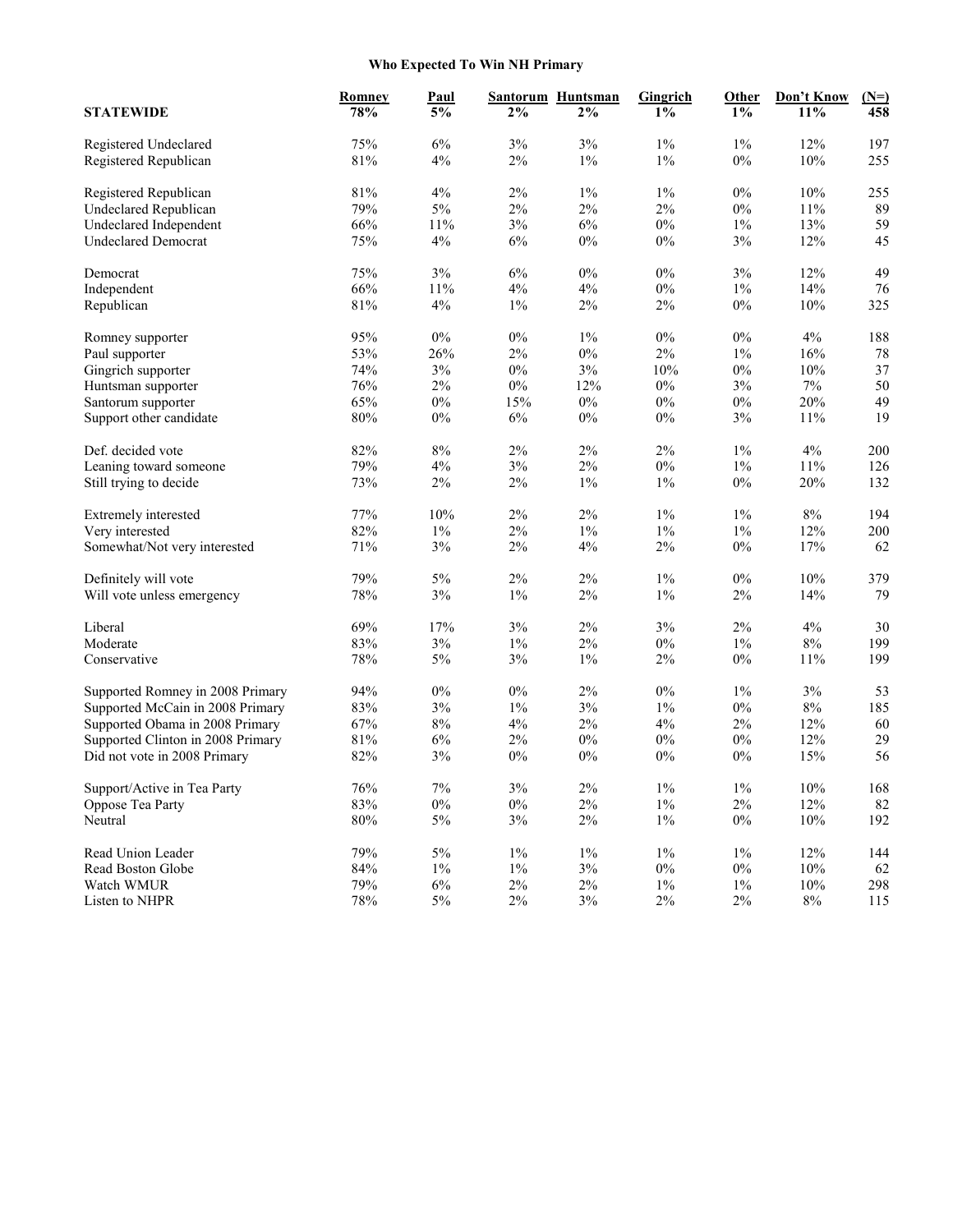## **Who Expected To Win NH Primary**

|                                  | Romney | Paul  | Santorum | Huntsman | Gingrich | Other | Don't Know | $(N=)$ |
|----------------------------------|--------|-------|----------|----------|----------|-------|------------|--------|
| <b>STATEWIDE</b>                 | 78%    | 5%    | 2%       | 2%       | 1%       | $1\%$ | 11%        | 458    |
| 18 to 34                         | 75%    | 6%    | $0\%$    | 0%       | $0\%$    | 0%    | 19%        | 37     |
| 35 to 49                         | 82%    | $7\%$ | $1\%$    | $3\%$    | $1\%$    | 0%    | $6\%$      | 127    |
| 50 to 64                         | 77%    | 5%    | $2\%$    | $2\%$    | $1\%$    | 2%    | 9%         | 148    |
| 65 and over                      | $81\%$ | $1\%$ | $2\%$    | 2%       | $1\%$    | 0%    | 13%        | 117    |
| Male                             | 77%    | 5%    | $1\%$    | 3%       | $2\%$    | $1\%$ | 12%        | 227    |
| Female                           | $80\%$ | $6\%$ | $3\%$    | $1\%$    | $1\%$    | $1\%$ | $10\%$     | 231    |
| High school or less              | 75%    | 7%    | 3%       | $1\%$    | $1\%$    | 0%    | 13%        | 83     |
| Some college                     | 68%    | 9%    | 4%       | $1\%$    | $1\%$    | $1\%$ | 17%        | 83     |
| College graduate                 | 79%    | 4%    | 2%       | 4%       | $2\%$    | 0%    | 9%         | 172    |
| Post graduate                    | $88\%$ | 3%    | $0\%$    | $0\%$    | $1\%$    | $1\%$ | 6%         | 113    |
| Protestant                       | 79%    | 4%    | 2%       | $1\%$    | $1\%$    | $1\%$ | 12%        | 182    |
| Catholic                         | 82%    | 3%    | $2\%$    | 3%       | $2\%$    | $1\%$ | 7%         | 159    |
| Other                            | 73%    | 8%    | $3\%$    | 2%       | $0\%$    | 0%    | 15%        | 88     |
| Attend services 1 or more a week | 74%    | 5%    | 3%       | 3%       | 2%       | 0%    | 13%        | 135    |
| 1 2 times a month                | 84%    | 2%    | $0\%$    | $1\%$    | $2\%$    | 0%    | 12%        | 55     |
| Less often                       | 82%    | 2%    | $2\%$    | 2%       | $1\%$    | $1\%$ | 9%         | 116    |
| Never                            | 78%    | $9\%$ | $2\%$    | $1\%$    | $0\%$    | $1\%$ | $8\%$      | 118    |
| North Country                    | 65%    | 15%   | 0%       | $0\%$    | 2%       | 0%    | 18%        | 39     |
| Central / Lakes                  | 75%    | 4%    | 7%       | $3\%$    | $2\%$    | $1\%$ | $10\%$     | 74     |
| <b>Connecticut Valley</b>        | 82%    | 2%    | $1\%$    | 3%       | $1\%$    | $0\%$ | 11%        | 66     |
| Mass Border                      | 79%    | $5\%$ | $1\%$    | $2\%$    | $1\%$    | 2%    | 11%        | 136    |
| Seacoast                         | 84%    | 6%    | $1\%$    | 2%       | $1\%$    | 0%    | 6%         | 71     |
| Manchester Area                  | $81\%$ | $3\%$ | 2%       | $1\%$    | $1\%$    | 0%    | 12%        | 71     |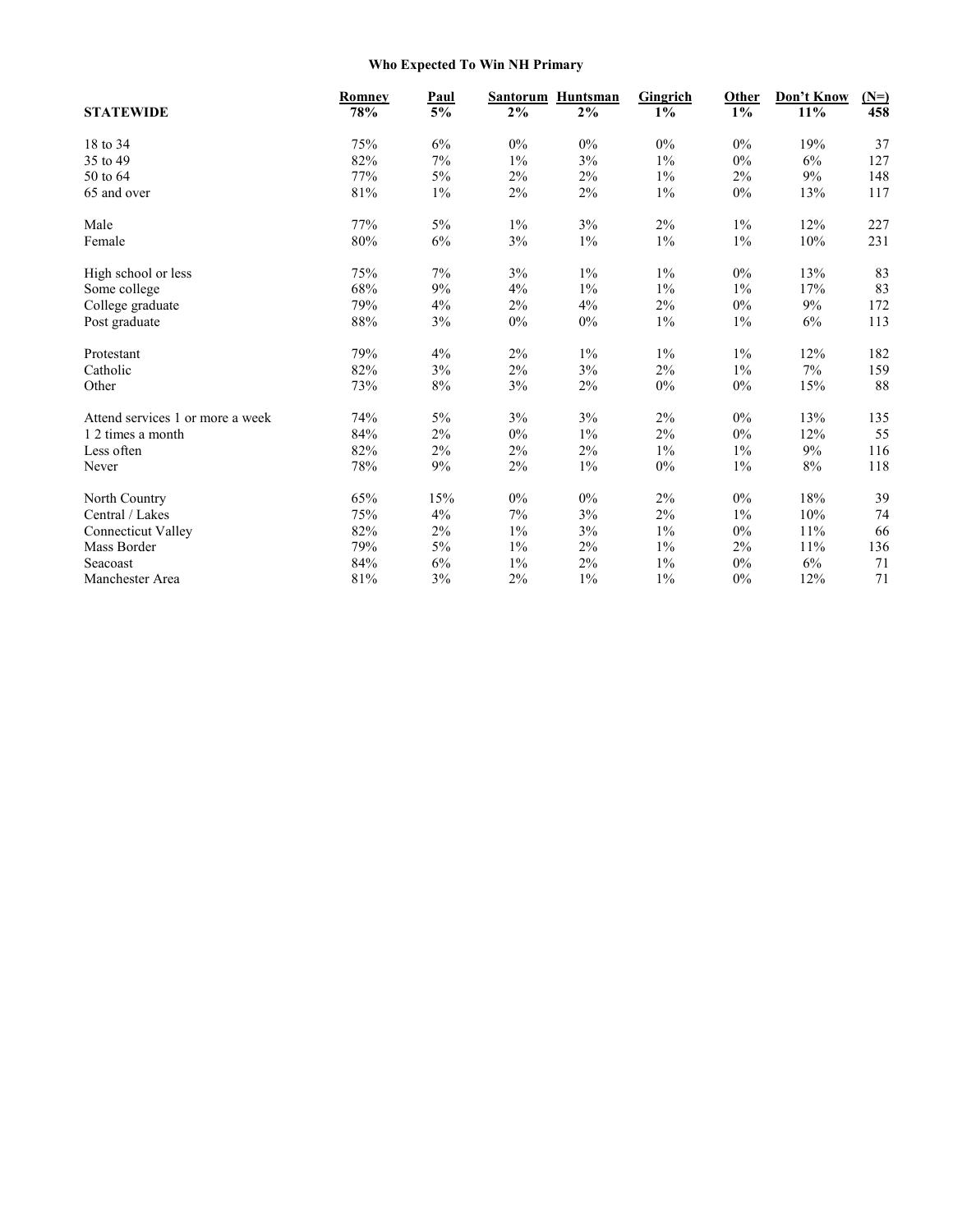## **Who Has Best Chance To Beat Obama**

| <b>STATEWIDE</b>                  | <b>Romney</b><br>55% | Gingrich<br>6% | <b>Paul</b><br>6% | <b>Santorum</b><br>5% | Huntsman<br>4% | Other<br>5% | Don't Know<br>19% | $(N=)$<br>456 |
|-----------------------------------|----------------------|----------------|-------------------|-----------------------|----------------|-------------|-------------------|---------------|
| Registered Undeclared             | 45%                  | $7\%$          | 6%                | 6%                    | 9%             | $7\%$       | 20%               | 195           |
| Registered Republican             | 64%                  | $5\%$          | 5%                | 4%                    | $1\%$          | 4%          | $17\%$            | 254           |
| Registered Republican             | 64%                  | $5\%$          | 5%                | 4%                    | $1\%$          | 4%          | 17%               | 254           |
| <b>Undeclared Republican</b>      | 50%                  | $8\%$          | $3\%$             | 9%                    | $2\%$          | $8\%$       | 20%               | 89            |
| Undeclared Independent            | 37%                  | 10%            | 10%               | 2%                    | 14%            | $4\%$       | 23%               | 59            |
| <b>Undeclared Democrat</b>        | 44%                  | $3\%$          | $6\%$             | 7%                    | 16%            | $8\%$       | 16%               | 44            |
| Democrat                          | 45%                  | $3\%$          | $5\%$             | 10%                   | 15%            | 7%          | 15%               | 47            |
| Independent                       | 33%                  | $8\%$          | 15%               | $3\%$                 | 12%            | $5\%$       | 24%               | 75            |
| Republican                        | 62%                  | $6\%$          | $3\%$             | $5\%$                 | $1\%$          | $5\%$       | $18\%$            | 325           |
| Romney supporter                  | 89%                  | $1\%$          | $0\%$             | $1\%$                 | $0\%$          | $2\%$       | 7%                | 188           |
| Paul supporter                    | 26%                  | $5\%$          | 31%               | $1\%$                 | 3%             | 7%          | 26%               | 77            |
| Gingrich supporter                | 28%                  | 47%            | $0\%$             | $0\%$                 | $0\%$          | 12%         | 13%               | 37            |
| Huntsman supporter                | 24%                  | $3\%$          | $0\%$             | 3%                    | 36%            | 7%          | 27%               | 49            |
| Santorum supporter                | 37%                  | $6\%$          | $0\%$             | 26%                   | $0\%$          | 6%          | 25%               | 49            |
| Support other candidate           | 33%                  | $0\%$          | $3\%$             | 9%                    | $0\%$          | $8\%$       | 48%               | 19            |
| Def. decided vote                 | 55%                  | $6\%$          | 11%               | 4%                    | 7%             | 5%          | 12%               | 199           |
| Leaning toward someone            | 57%                  | $8\%$          | $1\%$             | 6%                    | $2\%$          | $5\%$       | 21%               | 125           |
| Still trying to decide            | 55%                  | 5%             | $1\%$             | $5\%$                 | $1\%$          | 6%          | 27%               | 132           |
| Extremely interested              | 56%                  | $7\%$          | 9%                | 4%                    | 6%             | 7%          | 12%               | 193           |
| Very interested                   | 57%                  | $7\%$          | 2%                | 6%                    | 3%             | $4\%$       | 21%               | 200           |
| Somewhat/Not very interested      | 47%                  | $1\%$          | 6%                | 6%                    | $3\%$          | 3%          | 34%               | 61            |
| Definitely will vote              | 56%                  | $6\%$          | 6%                | $5\%$                 | 5%             | 5%          | 17%               | 377           |
| Will vote unless emergency        | 50%                  | $7\%$          | $5\%$             | 4%                    | $1\%$          | $6\%$       | 27%               | 79            |
| Liberal                           | 36%                  | 12%            | 18%               | $0\%$                 | $8\%$          | 6%          | 21%               | 30            |
| Moderate                          | 55%                  | $4\%$          | $4\%$             | $5\%$                 | 9%             | 4%          | 19%               | 196           |
| Conservative                      | 60%                  | 7%             | 5%                | $6\%$                 | 0%             | $5\%$       | 16%               | 199           |
| Supported Romney in 2008 Primary  | 71%                  | $4\%$          | $0\%$             | $7\%$                 | $0\%$          | $4\%$       | 15%               | 53            |
| Supported McCain in 2008 Primary  | 64%                  | 7%             | $2\%$             | $2\%$                 | $2\%$          | 7%          | 16%               | 184           |
| Supported Obama in 2008 Primary   | 47%                  | 9%             | $6\%$             | 3%                    | 16%            | $5\%$       | 14%               | 59            |
| Supported Clinton in 2008 Primary | 54%                  | $0\%$          | $3\%$             | $0\%$                 | 22%            | 2%          | 19%               | 29            |
| Did not vote in 2008 Primary      | 51%                  | $5\%$          | $8\%$             | 11%                   | $2\%$          | 3%          | 21%               | 56            |
| Support/Active in Tea Party       | 54%                  | $11\%$         | $7\%$             | $5\%$                 | $1\%$          | $7\%$       | $16\%$            | 168           |
| Oppose Tea Party                  | 45%                  | 3%             | $1\%$             | 5%                    | 16%            | $6\%$       | 25%               | 81            |
| Neutral                           | 60%                  | $4\%$          | $6\%$             | $5\%$                 | $3\%$          | $3\%$       | $18\%$            | 192           |
| Read Union Leader                 | 55%                  | $10\%$         | $6\%$             | $5\%$                 | $4\%$          | $2\%$       | $17\%$            | 142           |
| Read Boston Globe                 | 58%                  | $2\%$          | $3\%$             | $9\%$                 | $5\%$          | $6\%$       | $17\%$            | 61            |
| Watch WMUR                        | 54%                  | $6\%$          | $6\%$             | $5\%$                 | $4\%$          | $6\%$       | 21%               | 296           |
| Listen to NHPR                    | 49%                  | $6\%$          | $3\%$             | $3\%$                 | 12%            | $10\%$      | 16%               | 113           |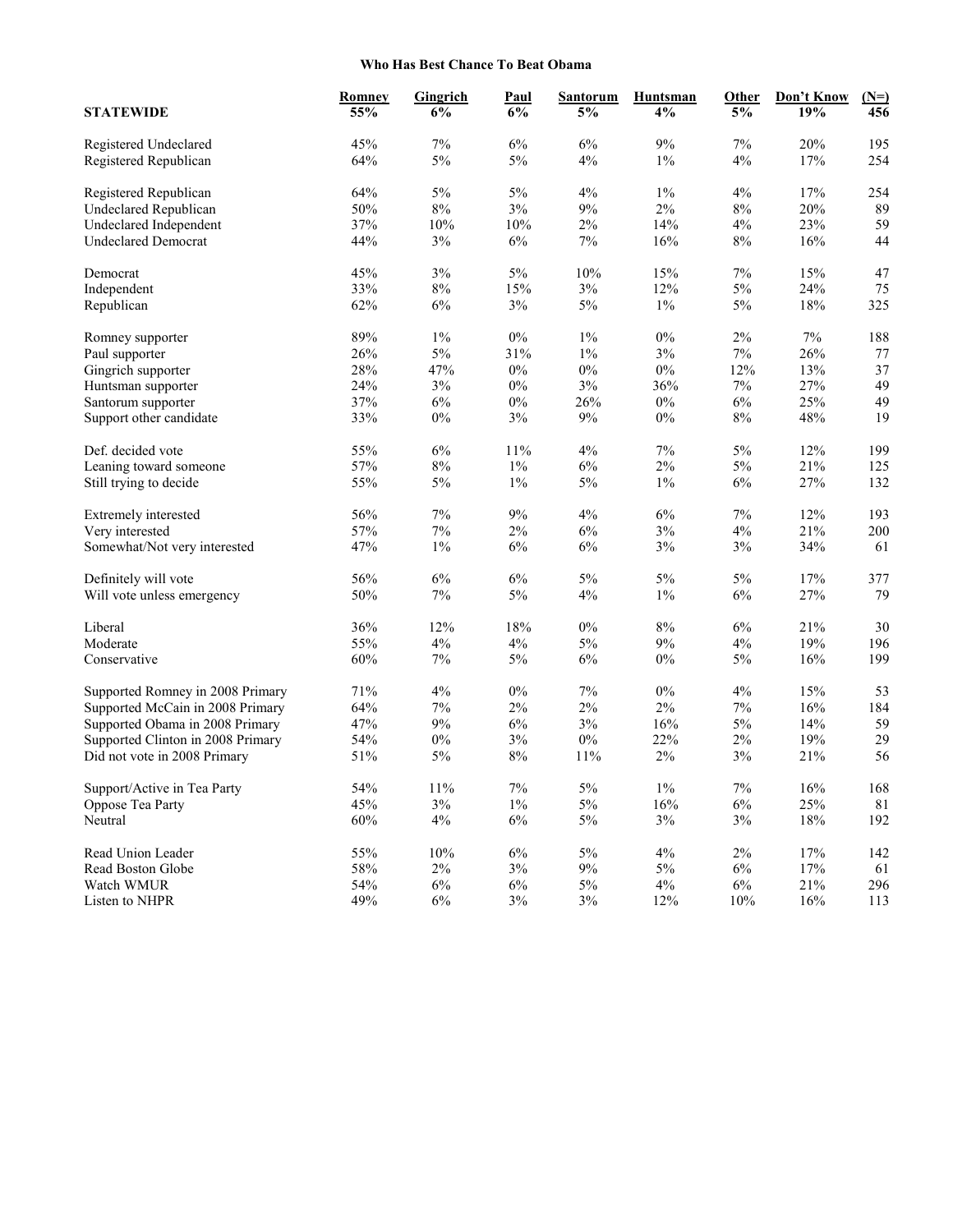## **Who Has Best Chance To Beat Obama**

| <b>STATEWIDE</b>                 | Romney | <b>Gingrich</b><br>6% | Paul<br>6% | <b>Santorum</b> | <b>Huntsman</b><br>4% | Other<br>5% | Don't Know<br>19% | $(N=)$<br>456 |
|----------------------------------|--------|-----------------------|------------|-----------------|-----------------------|-------------|-------------------|---------------|
|                                  | 55%    |                       |            | 5%              |                       |             |                   |               |
| 18 to 34                         | 57%    | 3%                    | $8\%$      | 4%              | 10%                   | $0\%$       | 19%               | 37            |
| 35 to 49                         | 53%    | 3%                    | 6%         | 5%              | 5%                    | 4%          | 24%               | 127           |
| 50 to 64                         | 55%    | 9%                    | 6%         | 7%              | $2\%$                 | 7%          | 15%               | 148           |
| 65 and over                      | 59%    | 7%                    | $3\%$      | 3%              | $5\%$                 | $5\%$       | $18\%$            | 116           |
| Male                             | 51%    | 8%                    | 7%         | 5%              | 5%                    | 6%          | 18%               | 227           |
| Female                           | $60\%$ | 4%                    | $4\%$      | $5\%$           | $4\%$                 | 4%          | 20%               | 229           |
| High school or less              | 61%    | 7%                    | 4%         | 4%              | $1\%$                 | $1\%$       | 22%               | 83            |
| Some college                     | 47%    | 6%                    | 15%        | 6%              | 3%                    | 5%          | $18\%$            | 82            |
| College graduate                 | 53%    | 6%                    | $3\%$      | 6%              | 6%                    | 5%          | 20%               | 172           |
| Post graduate                    | $60\%$ | 6%                    | 4%         | 3%              | $5\%$                 | 7%          | 15%               | 111           |
| Protestant                       | 56%    | 6%                    | 4%         | $5\%$           | 3%                    | $5\%$       | 21%               | 180           |
| Catholic                         | 60%    | 8%                    | 6%         | 6%              | 2%                    | 5%          | 14%               | 159           |
| Other                            | 47%    | 4%                    | $7\%$      | $3\%$           | 13%                   | $5\%$       | 21%               | 88            |
| Attend services 1 or more a week | 49%    | 9%                    | 3%         | 8%              | 3%                    | 6%          | 22%               | 135           |
| 1 2 times a month                | 55%    | 4%                    | $3\%$      | $3\%$           | $6\%$                 | 4%          | 24%               | 55            |
| Less often                       | 68%    | 5%                    | 5%         | 5%              | 3%                    | 3%          | 12%               | 115           |
| Never                            | 49%    | $5\%$                 | $10\%$     | $2\%$           | $6\%$                 | 6%          | 22%               | 118           |
| North Country                    | 48%    | 6%                    | 10%        | $0\%$           | 4%                    | 5%          | 26%               | 39            |
| Central / Lakes                  | 49%    | 7%                    | 6%         | 4%              | $4\%$                 | 11%         | 19%               | 74            |
| <b>Connecticut Valley</b>        | 57%    | 6%                    | 6%         | $1\%$           | 4%                    | 3%          | 24%               | 64            |
| Mass Border                      | 54%    | $6\%$                 | $6\%$      | $8\%$           | $5\%$                 | $5\%$       | 15%               | 136           |
| Seacoast                         | 59%    | 3%                    | $5\%$      | 7%              | 4%                    | 7%          | 15%               | 71            |
| Manchester Area                  | 65%    | 7%                    | $1\%$      | 4%              | 3%                    | 0%          | 20%               | 71            |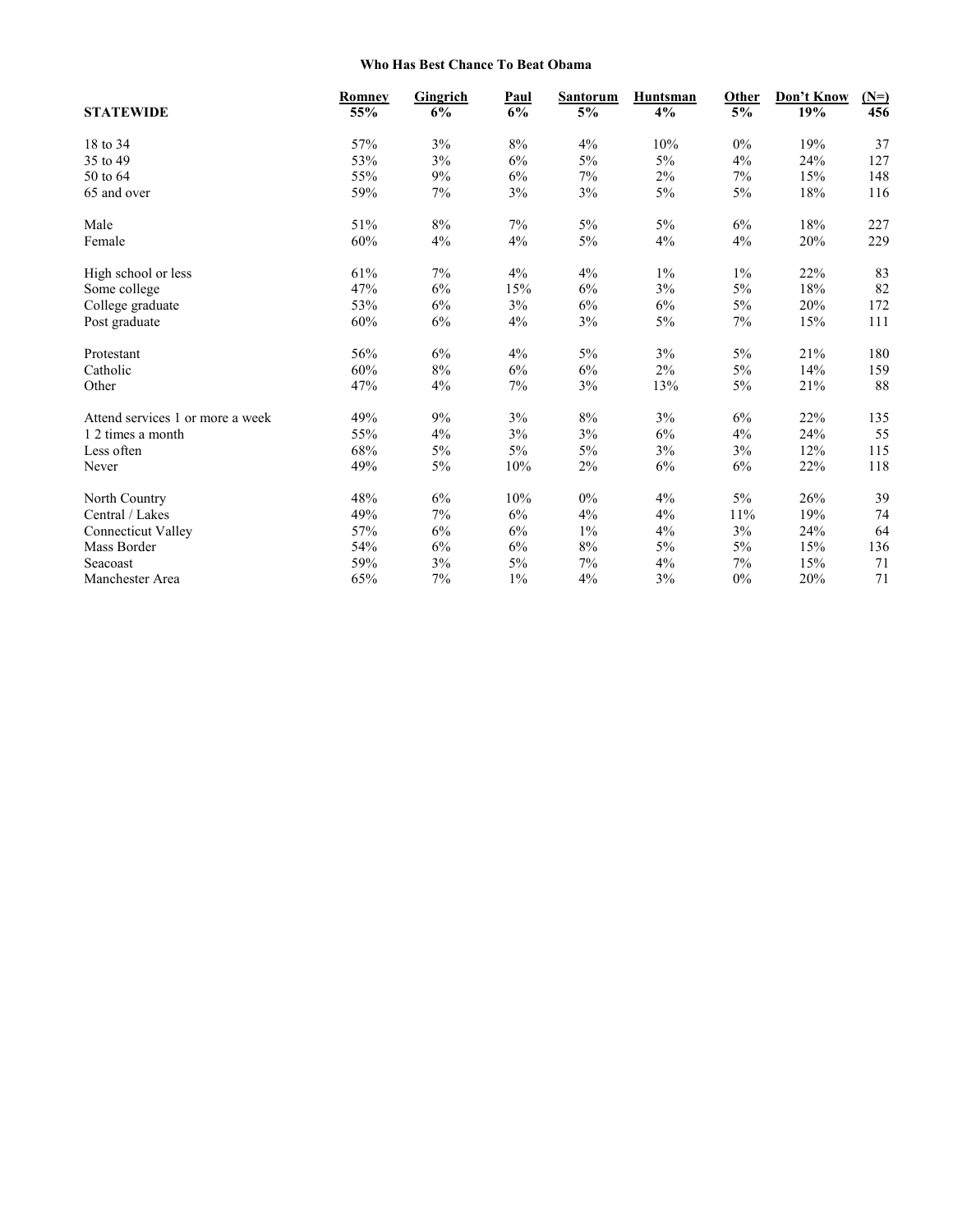## **Importance of Candidate Characteristics**

|                                   | <b>Position on</b><br><b>Issues</b> | Leadership<br><b>Skills</b> | Able to<br><b>Defeat Obama</b> | <b>Other</b> | Don't Know | $(N=)$ |
|-----------------------------------|-------------------------------------|-----------------------------|--------------------------------|--------------|------------|--------|
| <b>STATEWIDE</b>                  | 43%                                 | 27%                         | 19%                            | 10%          | $1\%$      | 455    |
| Registered Undeclared             | 48%                                 | 26%                         | 14%                            | 11%          | $1\%$      | 197    |
| Registered Republican             | 39%                                 | 29%                         | 23%                            | $8\%$        | 2%         | 252    |
| Registered Republican             | 39%                                 | 29%                         | 23%                            | 8%           | 2%         | 252    |
| <b>Undeclared Republican</b>      | 42%                                 | 26%                         | 23%                            | $8\%$        | $1\%$      | 89     |
| Undeclared Independent            | 52%                                 | 22%                         | 9%                             | 17%          | $0\%$      | 59     |
| <b>Undeclared Democrat</b>        | 57%                                 | 33%                         | $0\%$                          | 8%           | 2%         | 45     |
| Democrat                          | 52%                                 | 37%                         | 0%                             | 9%           | 2%         | 49     |
| Independent                       | 53%                                 | 21%                         | $9\%$                          | 17%          | $0\%$      | 76     |
| Republican                        | 39%                                 | 27%                         | 24%                            | $8\%$        | 2%         | 325    |
| Romney supporter                  | 30%                                 | 33%                         | 29%                            | 7%           | $1\%$      | 185    |
| Paul supporter                    | 64%                                 | 16%                         | $8\%$                          | 12%          | $0\%$      | 78     |
| Gingrich supporter                | 30%                                 | 25%                         | 23%                            | 22%          | $0\%$      | 37     |
| Huntsman supporter                | 54%                                 | 37%                         | $4\%$                          | 5%           | $0\%$      | 50     |
| Santorum supporter                | 53%                                 | 22%                         | 15%                            | 5%           | 5%         | 49     |
| Support other candidate           | 65%                                 | 11%                         | 13%                            | 12%          | $0\%$      | 19     |
| Def. decided vote                 | 40%                                 | 30%                         | 20%                            | 10%          | 0%         | 197    |
| Leaning toward someone            | 44%                                 | 27%                         | 23%                            | $5\%$        | $0\%$      | 126    |
| Still trying to decide            | 46%                                 | 23%                         | 13%                            | 13%          | 5%         | 132    |
| Extremely interested              | 42%                                 | 25%                         | 22%                            | 11%          | $1\%$      | 193    |
| Very interested                   | 42%                                 | 31%                         | 18%                            | $7\%$        | 2%         | 200    |
| Somewhat/Not very interested      | 49%                                 | 21%                         | 14%                            | 13%          | 2%         | 62     |
| Definitely will vote              | 40%                                 | 28%                         | 20%                            | 10%          | 1%         | 376    |
| Will vote unless emergency        | 54%                                 | 23%                         | 13%                            | 7%           | 3%         | 79     |
| Liberal                           | 65%                                 | 31%                         | 4%                             | $0\%$        | $0\%$      | 30     |
| Moderate                          | 43%                                 | 35%                         | 14%                            | $8\%$        | $1\%$      | 199    |
| Conservative                      | 38%                                 | 22%                         | 26%                            | 12%          | $2\%$      | 199    |
| Supported Romney in 2008 Primary  | 23%                                 | 30%                         | 35%                            | 9%           | 3%         | 53     |
| Supported McCain in 2008 Primary  | 39%                                 | 27%                         | 24%                            | 9%           | 1%         | 185    |
| Supported Obama in 2008 Primary   | 50%                                 | 36%                         | 4%                             | 8%           | $2\%$      | 60     |
| Supported Clinton in 2008 Primary | 51%                                 | 37%                         | 6%                             | 6%           | $0\%$      | 29     |
| Did not vote in 2008 Primary      | 52%                                 | 17%                         | 17%                            | 11%          | 3%         | 56     |
| Support/Active in Tea Party       | 39%                                 | 21%                         | 29%                            | 10%          | $2\%$      | 168    |
| Oppose Tea Party                  | 48%                                 | 38%                         | $6\%$                          | 6%           | $2\%$      | 82     |
| Neutral                           | 43%                                 | 29%                         | 17%                            | 10%          | $1\%$      | 192    |
| Read Union Leader                 | 43%                                 | 28%                         | 21%                            | $6\%$        | $2\%$      | 144    |
| Read Boston Globe                 | 57%                                 | 17%                         | 14%                            | 12%          | $0\%$      | 62     |
| Watch WMUR                        | 40%                                 | 29%                         | 19%                            | 10%          | $2\%$      | 298    |
| Listen to NHPR                    | 39%                                 | 35%                         | 12%                            | 12%          | $3\%$      | 115    |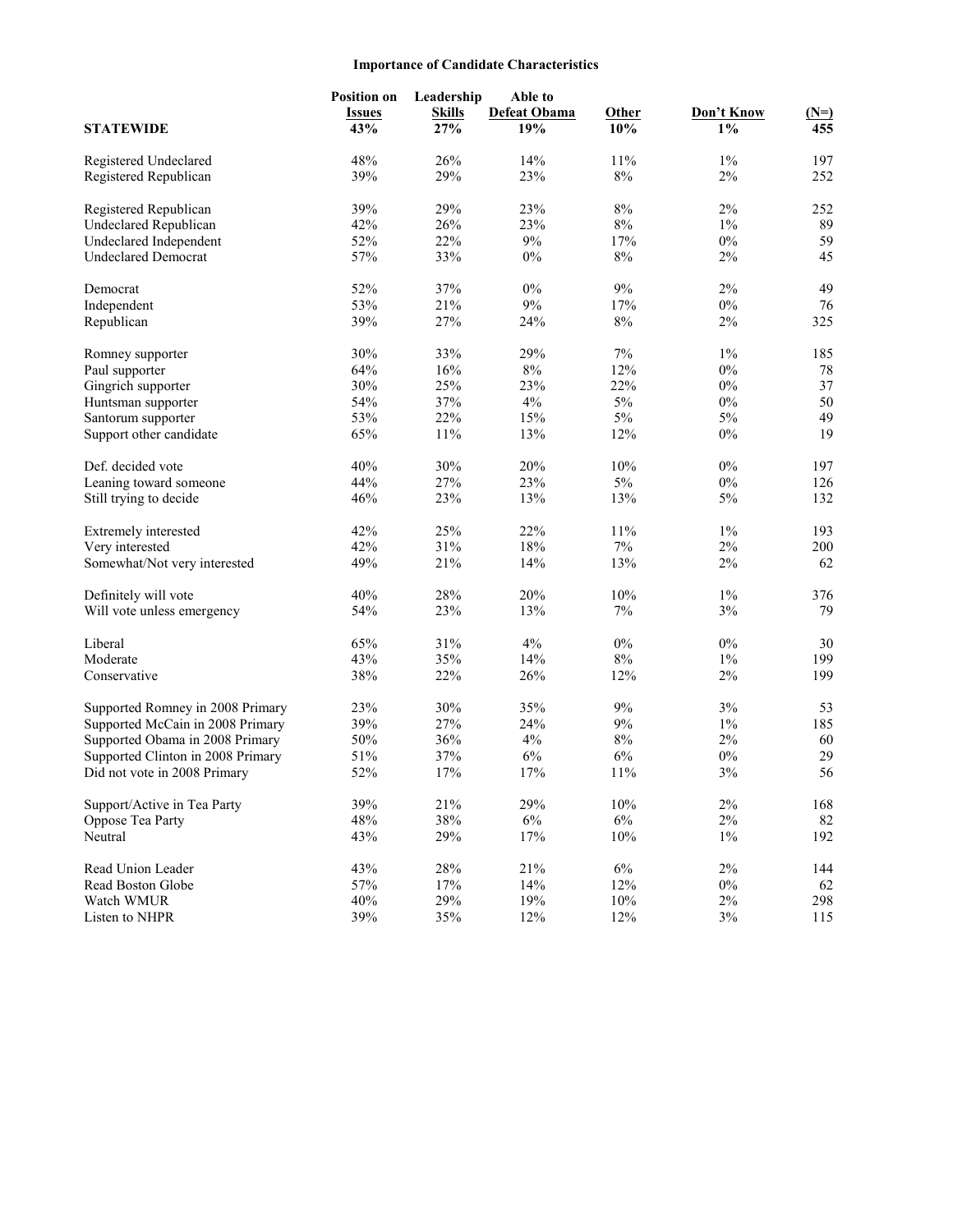## **Importance of Candidate Characteristics**

| <b>STATEWIDE</b>                 | <b>Position on</b><br><b>Issues</b><br>43% | Leadership<br><b>Skills</b><br>27% | Able to<br>Defeat Obama<br>19% | Other<br>10% | Don't Know<br>$1\%$ | $(N=)$<br>455 |
|----------------------------------|--------------------------------------------|------------------------------------|--------------------------------|--------------|---------------------|---------------|
| 18 to 34                         | 74%                                        | 15%                                | 4%                             | 7%           | $0\%$               | 37            |
| 35 to 49                         | 48%                                        | 26%                                | 19%                            | 6%           | $1\%$               | 127           |
| 50 to 64                         | 38%                                        | 29%                                | 19%                            | 13%          | $1\%$               | 148           |
| 65 and over                      | 32%                                        | 33%                                | 26%                            | 7%           | $1\%$               | 117           |
| Male                             | 41%                                        | 25%                                | 23%                            | 10%          | 2%                  | 226           |
| Female                           | 45%                                        | 30%                                | 15%                            | 9%           | $1\%$               | 229           |
| High school or less              | 43%                                        | 28%                                | 20%                            | 7%           | 2%                  | 83            |
| Some college                     | 40%                                        | 28%                                | 18%                            | 12%          | 2%                  | 83            |
| College graduate                 | 46%                                        | 28%                                | 17%                            | 9%           | $1\%$               | 172           |
| Post graduate                    | 41%                                        | 27%                                | 22%                            | 9%           | 2%                  | 113           |
| Protestant                       | 38%                                        | 33%                                | 18%                            | 10%          | 2%                  | 182           |
| Catholic                         | 43%                                        | 25%                                | 20%                            | 10%          | $1\%$               | 159           |
| Other                            | 48%                                        | 22%                                | 20%                            | $8\%$        | $1\%$               | 88            |
| Attend services 1 or more a week | 40%                                        | 28%                                | 20%                            | 10%          | 2%                  | 135           |
| 1 2 times a month                | 50%                                        | 25%                                | 19%                            | 5%           | $0\%$               | 55            |
| Less often                       | 39%                                        | 35%                                | 15%                            | 11%          | $0\%$               | 116           |
| Never                            | 44%                                        | 23%                                | 21%                            | 10%          | $1\%$               | 118           |
| North Country                    | 39%                                        | 26%                                | 16%                            | 18%          | $0\%$               | 36            |
| Central / Lakes                  | 49%                                        | 29%                                | 13%                            | $8\%$        | $1\%$               | 74            |
| <b>Connecticut Valley</b>        | 37%                                        | 34%                                | 17%                            | 12%          | $0\%$               | 66            |
| Mass Border                      | 44%                                        | 23%                                | 23%                            | $8\%$        | $1\%$               | 136           |
| Seacoast                         | 40%                                        | 21%                                | 22%                            | 14%          | 3%                  | 71            |
| Manchester Area                  | 44%                                        | 34%                                | 16%                            | 3%           | 3%                  | 71            |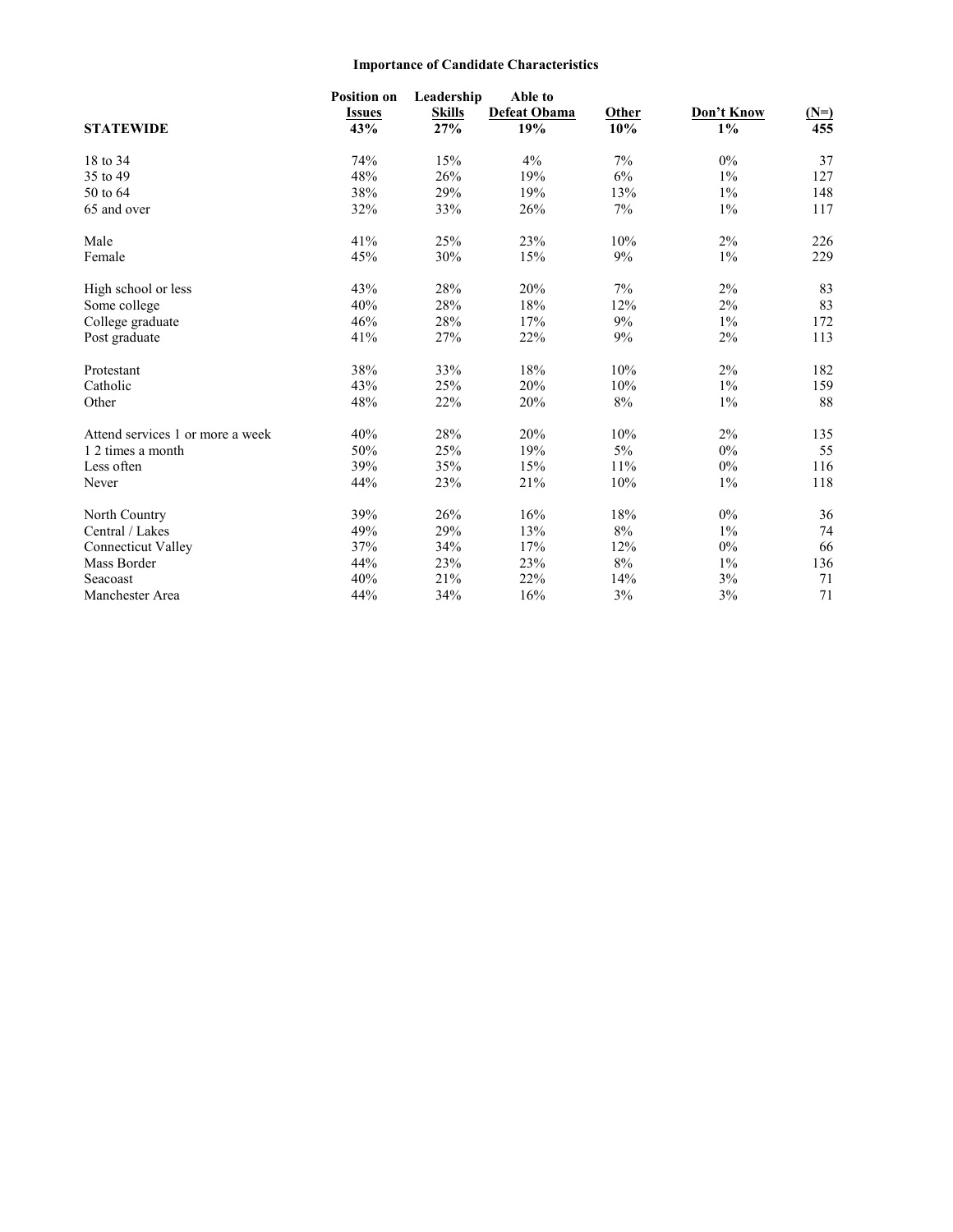## **Party Registration & Party Self-Identification**

|                                   | Registered<br>Republican | Undeclared<br>Republican | Undeclared<br>Independent | Undeclared<br>Democrat | $(\underline{N})$ |
|-----------------------------------|--------------------------|--------------------------|---------------------------|------------------------|-------------------|
| <b>STATEWIDE</b>                  | 57%                      | 20%                      | 13%                       | 10%                    | 449               |
| Registered Undeclared             | 0%                       | 46%                      | 31%                       | 23%                    | 192               |
| Registered Republican             | 100%                     | 0%                       | 0%                        | $0\%$                  | 257               |
| Democrat                          | 9%                       | 0%                       | $0\%$                     | 91%                    | 49                |
| Independent                       | 17%                      | $0\%$                    | 83%                       | $0\%$                  | 71                |
| Republican                        | 72%                      | 28%                      | 0%                        | $0\%$                  | 321               |
| Romney supporter                  | 66%                      | 21%                      | 8%                        | 6%                     | 187               |
| Paul supporter                    | 47%                      | 20%                      | 23%                       | 10%                    | 75                |
| Gingrich supporter                | 60%                      | 21%                      | 10%                       | 8%                     | 36                |
| Huntsman supporter                | 29%                      | 7%                       | 29%                       | 35%                    | 49                |
| Santorum supporter                | 72%                      | 19%                      | 3%                        | $5\%$                  | 50                |
| Support other candidate           | 46%                      | 28%                      | 15%                       | 10%                    | 19                |
| Def. decided vote                 | 62%                      | 14%                      | 13%                       | 10%                    | 195               |
| Leaning toward someone            | 59%                      | 21%                      | 10%                       | 9%                     | 122               |
| Still trying to decide            | 48%                      | 26%                      | 16%                       | 10%                    | 131               |
| Extremely interested              | 65%                      | 15%                      | 13%                       | 7%                     | 192               |
| Very interested                   | 49%                      | 26%                      | 13%                       | 12%                    | 196               |
| Somewhat/Not very interested      | 59%                      | 17%                      | 12%                       | 11%                    | 58                |
| Definitely will vote              | 58%                      | 19%                      | 14%                       | 9%                     | 376               |
| Will vote unless emergency        | 52%                      | 24%                      | 11%                       | 14%                    | 73                |
| Liberal                           | 33%                      | 18%                      | 21%                       | 28%                    | 29                |
| Moderate                          | 46%                      | 22%                      | 18%                       | 15%                    | 193               |
| Conservative                      | 73%                      | 19%                      | 7%                        | $2\%$                  | 196               |
| Supported Romney in 2008 Primary  | 72%                      | 21%                      | 6%                        | $0\%$                  | 52                |
| Supported McCain in 2008 Primary  | 72%                      | 19%                      | 8%                        | 2%                     | 182               |
| Supported Obama in 2008 Primary   | 16%                      | 18%                      | 30%                       | 36%                    | 60                |
| Supported Clinton in 2008 Primary | 19%                      | 6%                       | 37%                       | 38%                    | 29                |
| Did not vote in 2008 Primary      | 49%                      | 34%                      | 9%                        | 7%                     | 50                |
| Support/Active in Tea Party       | 71%                      | 22%                      | 6%                        | 2%                     | 165               |
| Oppose Tea Party                  | 34%                      | 12%                      | 25%                       | 29%                    | 82                |
| Neutral                           | 55%                      | 22%                      | 14%                       | 10%                    | 186               |
| Read Union Leader                 | 65%                      | 13%                      | 14%                       | 8%                     | 138               |
| Read Boston Globe                 | 54%                      | 17%                      | 12%                       | 16%                    | 59                |
| Watch WMUR                        | 56%                      | 18%                      | 16%                       | 10%                    | 290               |
| Listen to NHPR                    | 42%                      | 20%                      | 21%                       | 16%                    | 112               |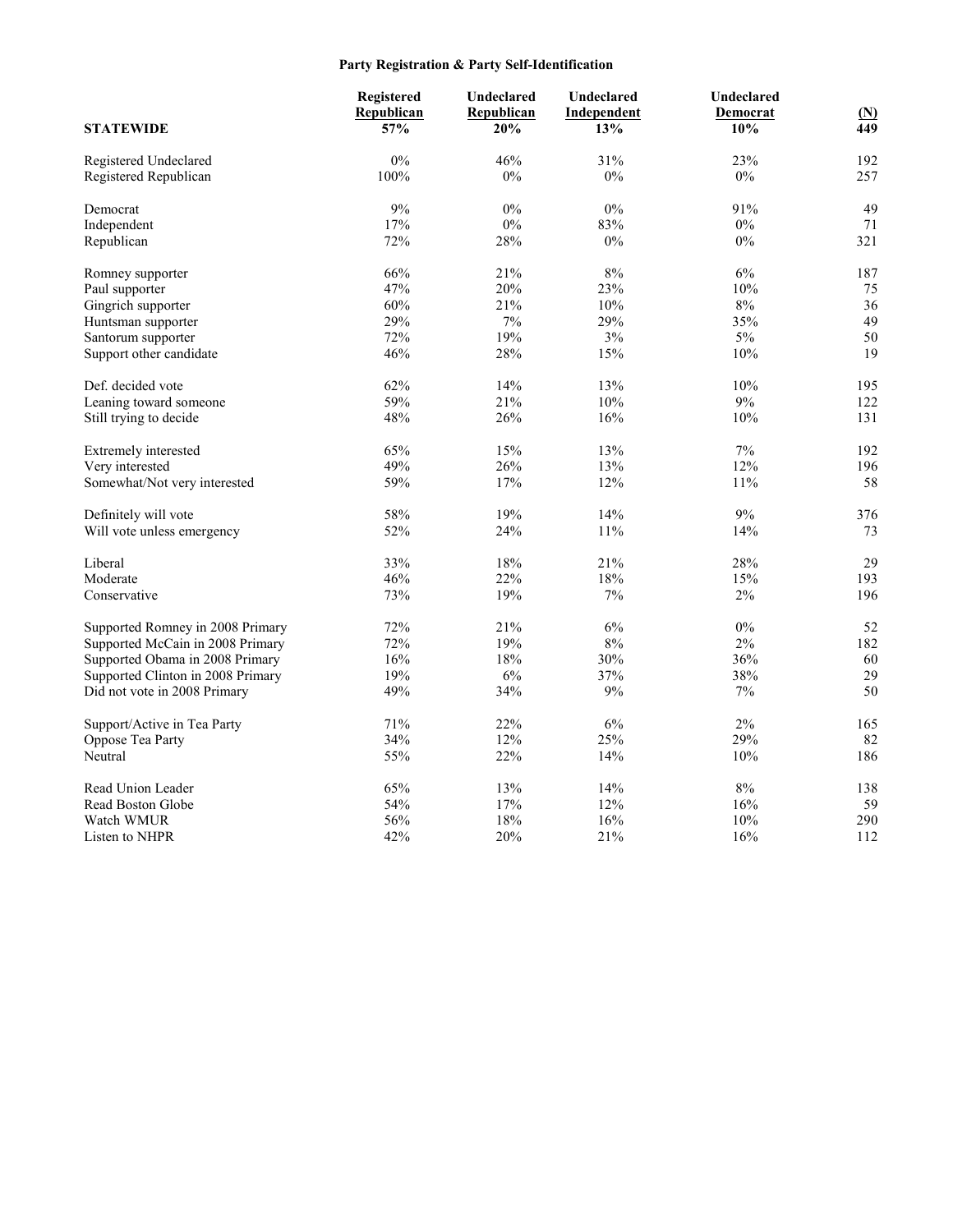## **Party Registration & Party Self-Identification**

|                                  | <b>Registered</b> | Undeclared | Undeclared  | Undeclared |              |
|----------------------------------|-------------------|------------|-------------|------------|--------------|
|                                  | Republican        | Republican | Independent | Democrat   | $\mathbf{M}$ |
| <b>STATEWIDE</b>                 | 57%               | 20%        | 13%         | 10%        | 449          |
| 18 to 34                         | 47%               | 35%        | 9%          | 9%         | 35           |
| 35 to 49                         | 56%               | 26%        | 12%         | 6%         | 123          |
| 50 to 64                         | 56%               | 17%        | 12%         | 14%        | 145          |
| 65 and over                      | 62%               | 15%        | 13%         | 10%        | 115          |
| Male                             | 61%               | 18%        | 12%         | 8%         | 221          |
| Female                           | 54%               | 21%        | 14%         | 11%        | 229          |
| High school or less              | 73%               | 12%        | 13%         | 2%         | 81           |
| Some college                     | 50%               | 24%        | 18%         | $8\%$      | 79           |
| College graduate                 | 55%               | 23%        | 11%         | 11%        | 167          |
| Post graduate                    | 52%               | 19%        | 12%         | 17%        | 112          |
| Protestant                       | 65%               | 18%        | 9%          | 8%         | 181          |
| Catholic                         | 52%               | 22%        | 16%         | 10%        | 155          |
| Other                            | 44%               | 22%        | 18%         | 15%        | 84           |
| Attend services 1 or more a week | 65%               | 18%        | 6%          | 11%        | 134          |
| 1 2 times a month                | 61%               | 17%        | 9%          | 14%        | 54           |
| Less often                       | 47%               | 27%        | 14%         | 12%        | 112          |
| Never                            | 56%               | 20%        | 18%         | 6%         | 115          |
| North Country                    | 63%               | 7%         | 20%         | 9%         | 39           |
| Central / Lakes                  | 59%               | 19%        | 12%         | 9%         | 71           |
| <b>Connecticut Valley</b>        | 46%               | 21%        | 21%         | 12%        | 63           |
| Mass Border                      | 50%               | 27%        | 14%         | 9%         | 133          |
| Seacoast                         | 61%               | 20%        | 7%          | 12%        | 71           |
| Manchester Area                  | 72%               | 13%        | $8\%$       | 7%         | 72           |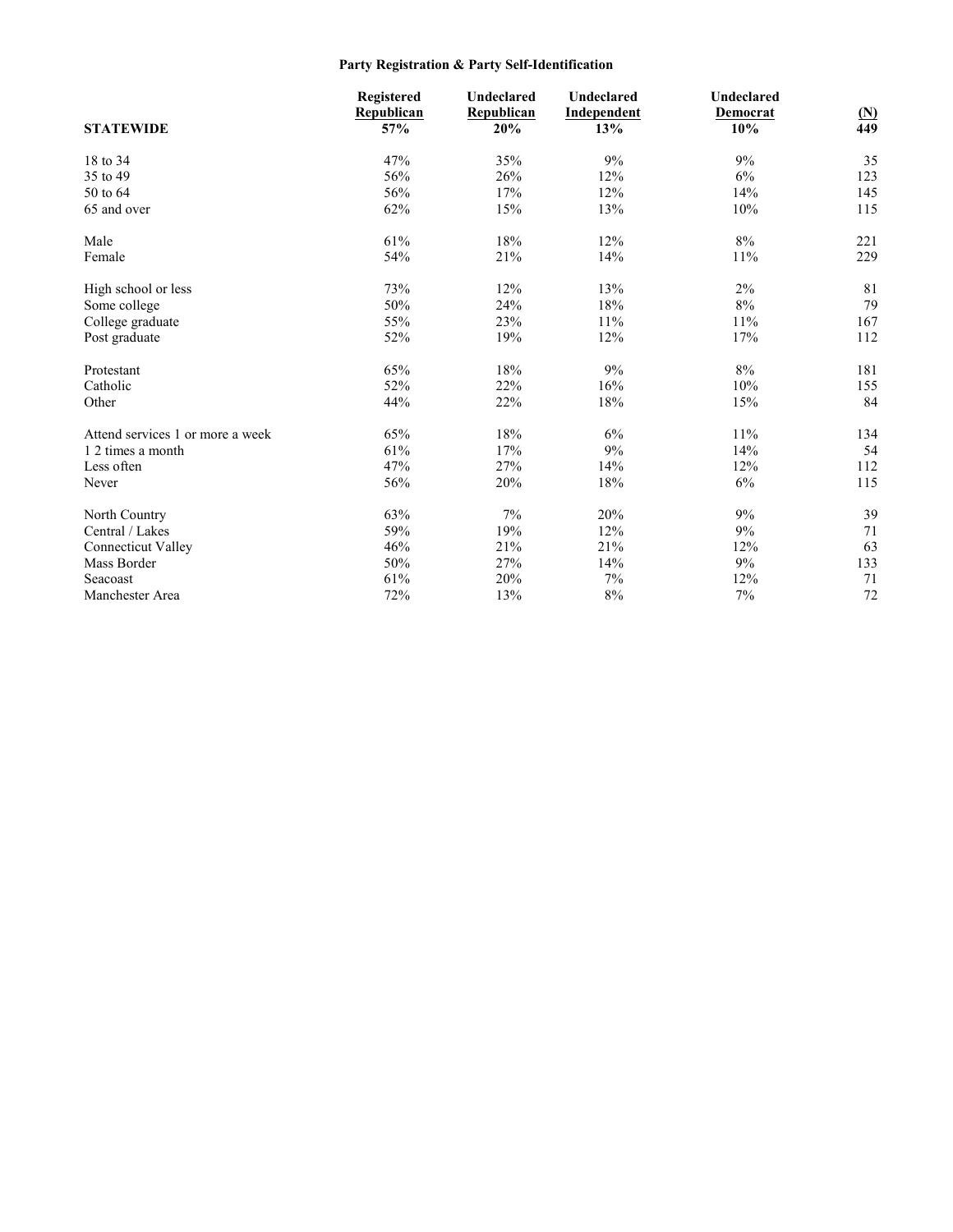## **Party Registration**

| <b>STATEWIDE</b>                  | Registered<br>Undeclared<br>43% | Registered<br>Republican<br>57% | <u>(N)</u><br>460 |
|-----------------------------------|---------------------------------|---------------------------------|-------------------|
| Democrat                          | 91%                             | 9%                              | 49                |
| Independent                       | 83%                             | 17%                             | 73                |
| Republican                        | 28%                             | 72%                             | 322               |
| Romney supporter                  | 35%                             | 65%                             | 190               |
| Paul supporter                    | 53%                             | 47%                             | 76                |
| Gingrich supporter                | 40%                             | 60%                             | 36                |
| Huntsman supporter                | 72%                             | 28%                             | 49                |
| Santorum supporter                | 28%                             | 72%                             | 50                |
| Support other candidate           | 54%                             | 46%                             | 19                |
| Def. decided vote                 | 40%                             | 60%                             | 200               |
| Leaning toward someone            | 41%                             | 59%                             | 123               |
| Still trying to decide            | 52%                             | 48%                             | 131               |
| Extremely interested              | 36%                             | 64%                             | 194               |
| Very interested                   | 52%                             | 48%                             | 198               |
| Somewhat/Not very interested      | 41%                             | 59%                             | 59                |
| Definitely will vote              | 42%                             | 58%                             | 381               |
| Will vote unless emergency        | 49%                             | 51%                             | 74                |
| Liberal                           | 67%                             | 33%                             | 29                |
| Moderate                          | 55%                             | 45%                             | 196               |
| Conservative                      | 28%                             | 72%                             | 197               |
| Supported Romney in 2008 Primary  | 28%                             | 72%                             | 52                |
| Supported McCain in 2008 Primary  | 29%                             | 71%                             | 185               |
| Supported Obama in 2008 Primary   | 84%                             | 16%                             | 60                |
| Supported Clinton in 2008 Primary | 81%                             | 19%                             | 29                |
| Did not vote in 2008 Primary      | 53%                             | 47%                             | 52                |
| Support/Active in Tea Party       | 30%                             | 70%                             | 166               |
| Oppose Tea Party                  | 66%                             | 34%                             | 82                |
| Neutral                           | 46%                             | 54%                             | 187               |
| Read Union Leader                 | 36%                             | 64%                             | 140               |
| Read Boston Globe                 | 46%                             | 54%                             | 60                |
| Watch WMUR                        | 44%                             | 56%                             | 293               |
| Listen to NHPR                    | 59%                             | 41%                             | 114               |